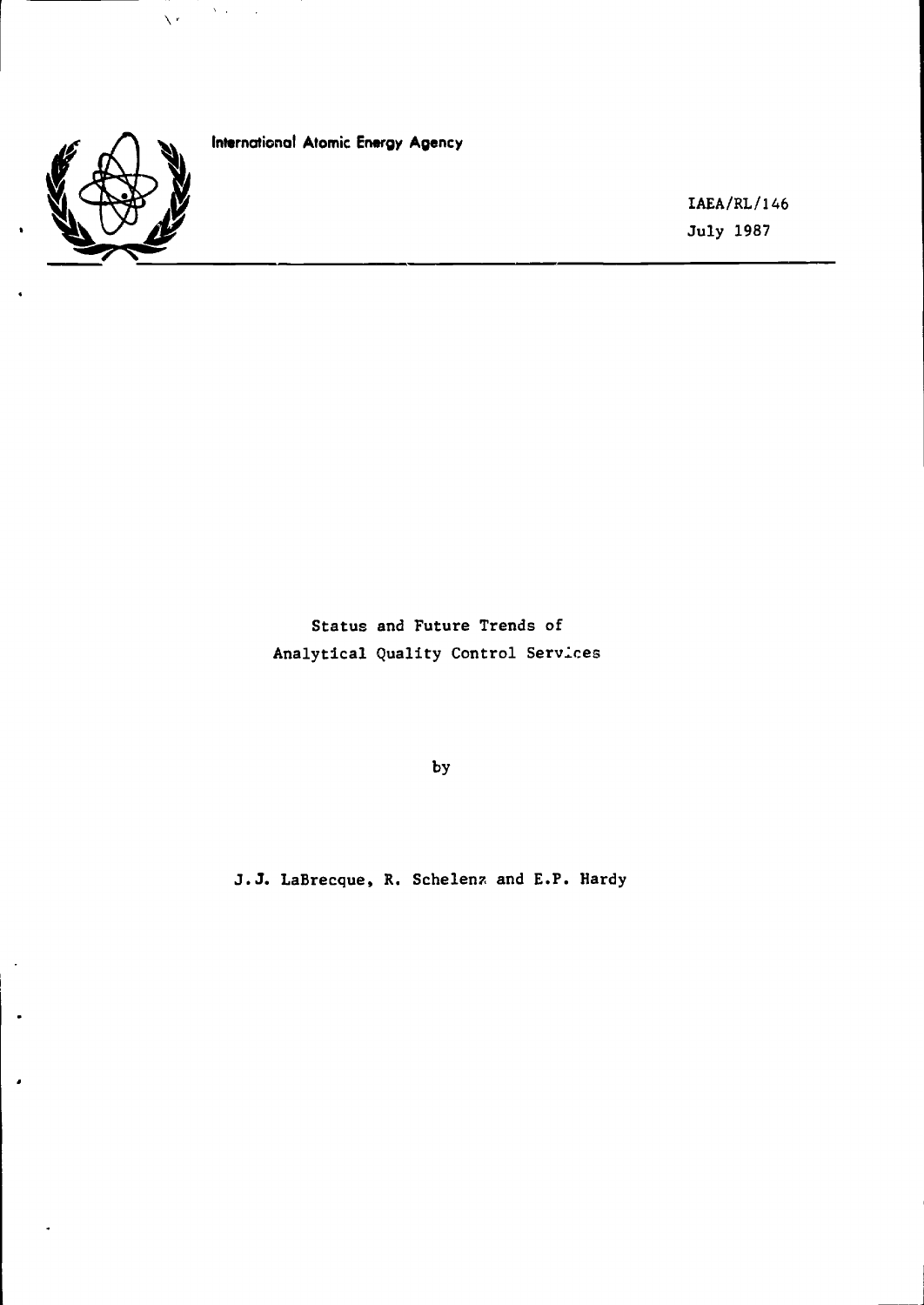**International Atomic Energy Agency**

**Report of the Consultants' Meeting on Status and Future Trends of Analytical Quality Control Services**

**by**

**J.J. LaBrecque, R. Schelenz and E.P Hardy**

**Vienna, 18 - 21 November 1986**

 $\ddot{\phantom{0}}$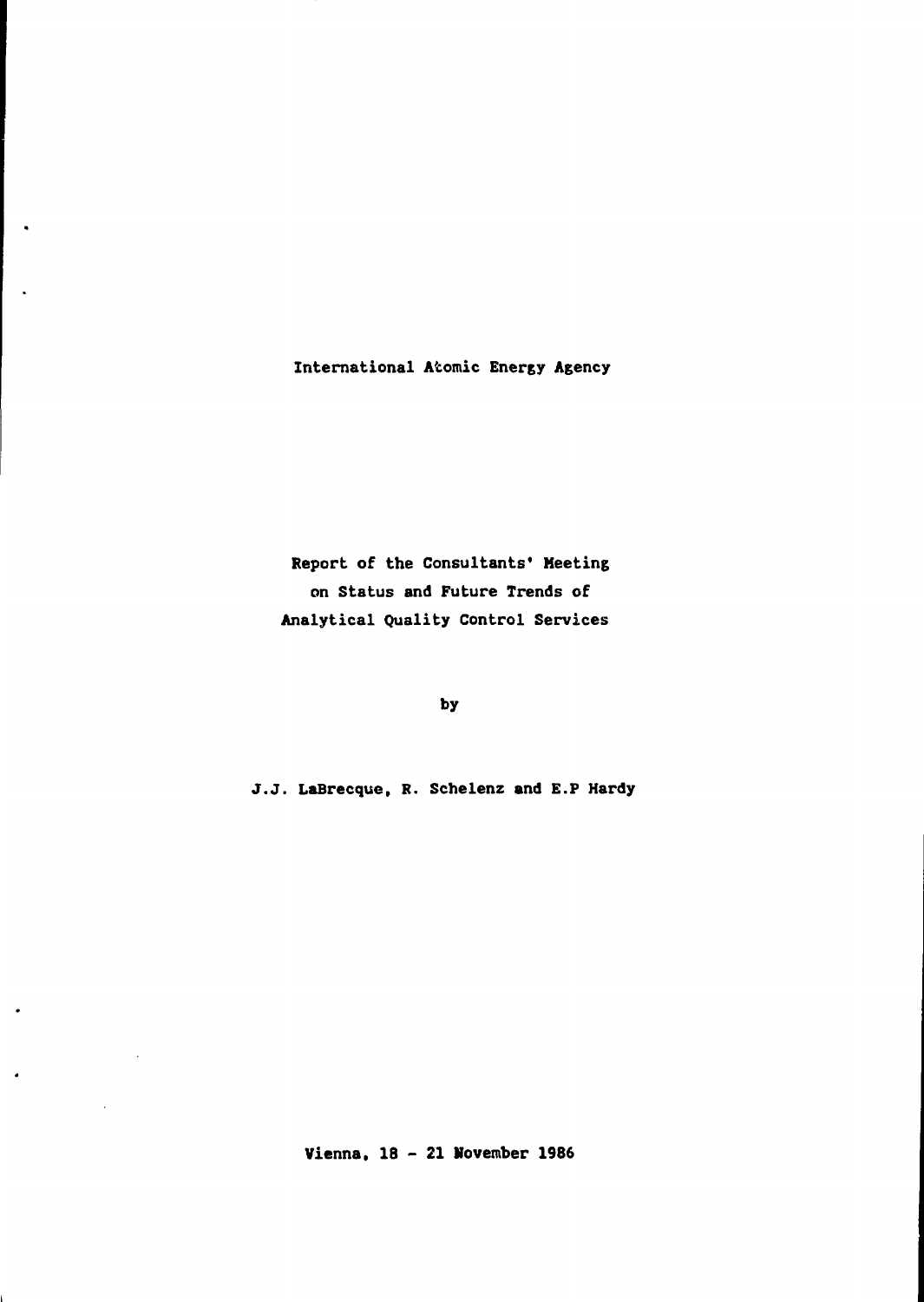## **Table of Contents**

**page**

| <b>INTRODUCTION</b>            |                                                   | 1               |
|--------------------------------|---------------------------------------------------|-----------------|
| <b>RECOMMENDATIONS</b>         |                                                   | 4               |
| for future studies             | 1. Selection of new materials and/or new analytes | 4               |
| 2. Preparation techniques      |                                                   | 7               |
|                                | 3. Identification of trends for future services   | 8               |
| 4. Cost of Reference Materials |                                                   | 9               |
| 5. Resources needed            |                                                   | 9               |
|                                | 6. Intercomparison/Information sheet              | 10              |
| 6.1 Homogeneity                |                                                   | 10              |
| 6.2 Number of samples          |                                                   | 10              |
| 6.3 Results                    |                                                   | 10              |
| 6.4 Selection criteria         |                                                   | 10              |
| 7. Reports                     |                                                   | 12              |
| 7.1 Data evaluation            |                                                   | 12              |
| 7.2 Graphs                     |                                                   | 12 <sub>2</sub> |
| 7.3 Terminology                |                                                   | 12              |
| 7.4 Recommended values         |                                                   | 13              |
| 7.5 Selection criteria         |                                                   | 13              |
| 8. Certificate                 |                                                   | 13              |
| 9. Further Recommendations     |                                                   | 14              |

# **Appendices**

| Appendix I        | List of participants                              |
|-------------------|---------------------------------------------------|
| Appendix II       | Agenda of the meeting                             |
| Appendix III/IIIA | Co-operation IAEA/AQCS and CETAMA                 |
| Appendix IV       | Preliminary evaluation of AQCS Questionnaire 1986 |
| <b>Appendix V</b> | $137$ Cs in IABA/SL-2 (graph)                     |
| Appendix VI       | Definitions and Terms                             |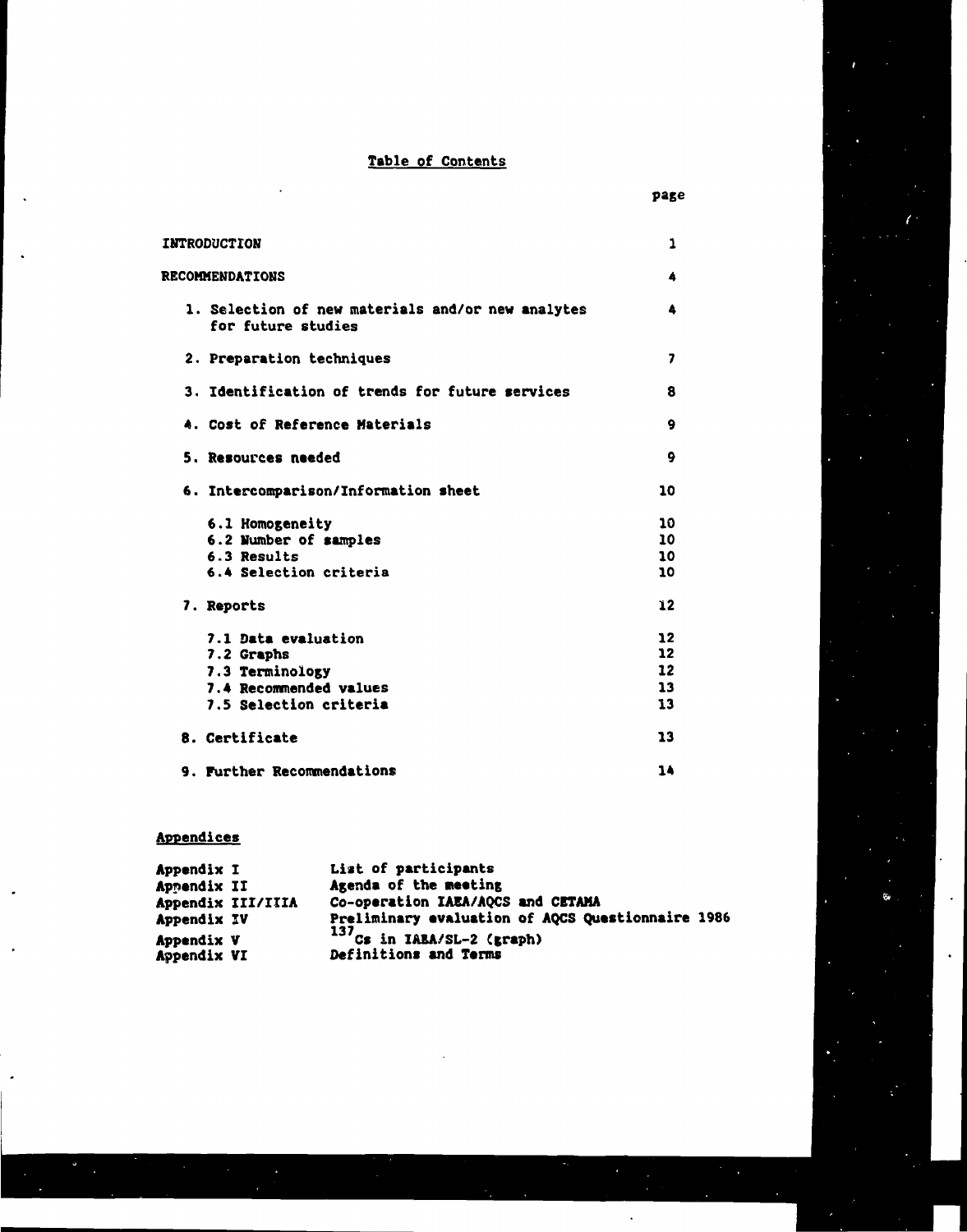#### **IITTRODUCTIOH**

**An International Atomic Energy Agency (IAEA) Consultants' Meeting on Analytical Quality Control Services (AQCS) was held at the Vienna International Centre 18 - 21 November 1986. Participants from Austria, Denmark, France, Poland and the United States of America were in attendance as well as representatives of the IAEA (RIAL, RIRL and RILS). A listing, of the participants (Appendix I) and the Agenda cf the meeting (Appendix II) are attached. A previous meeting of this type was held in Vienna on 13-16 October 1981.**

**The establishment of Analytical Quality Control Services at IAEA took place in the early 1960's with the objective of creating a programme which could assist analytical laboratories of Member States to access and improve their analytical capabilities. Initially, the participating laboratories were primarily interested in radionuclide analyses of nuclear fuel cycle materials and environmental samples. Later on it became clear that determination of stable trace elements, especially those of biomedical and environmental significance was of growing interest to the Member States. Huclear methods, especially neutron activation analysis, play an important role in trace element analysis and provide a considerable portion of the results used in the process of certification of the candidate reference aaterials. The programme expanded to include major, minor, and trace •laments, stable isotopes, and organic constituents of a wide variety of materials. Currently, the IAEA AQCS programme provides services and expertise that are recognized as unique and valuable to the Member States.**

**Mr. A.A. Abdel-Rassoul, head of the PCI Laboratory at Seibersdorf, in his introductory remarks, summarized the broad objectives of this meeting:**

**- to review the present Analytical Quality Control Services (AQCS) programme components in the light of the needs of IAEA Member States for analytical reference materials and interconparisons.**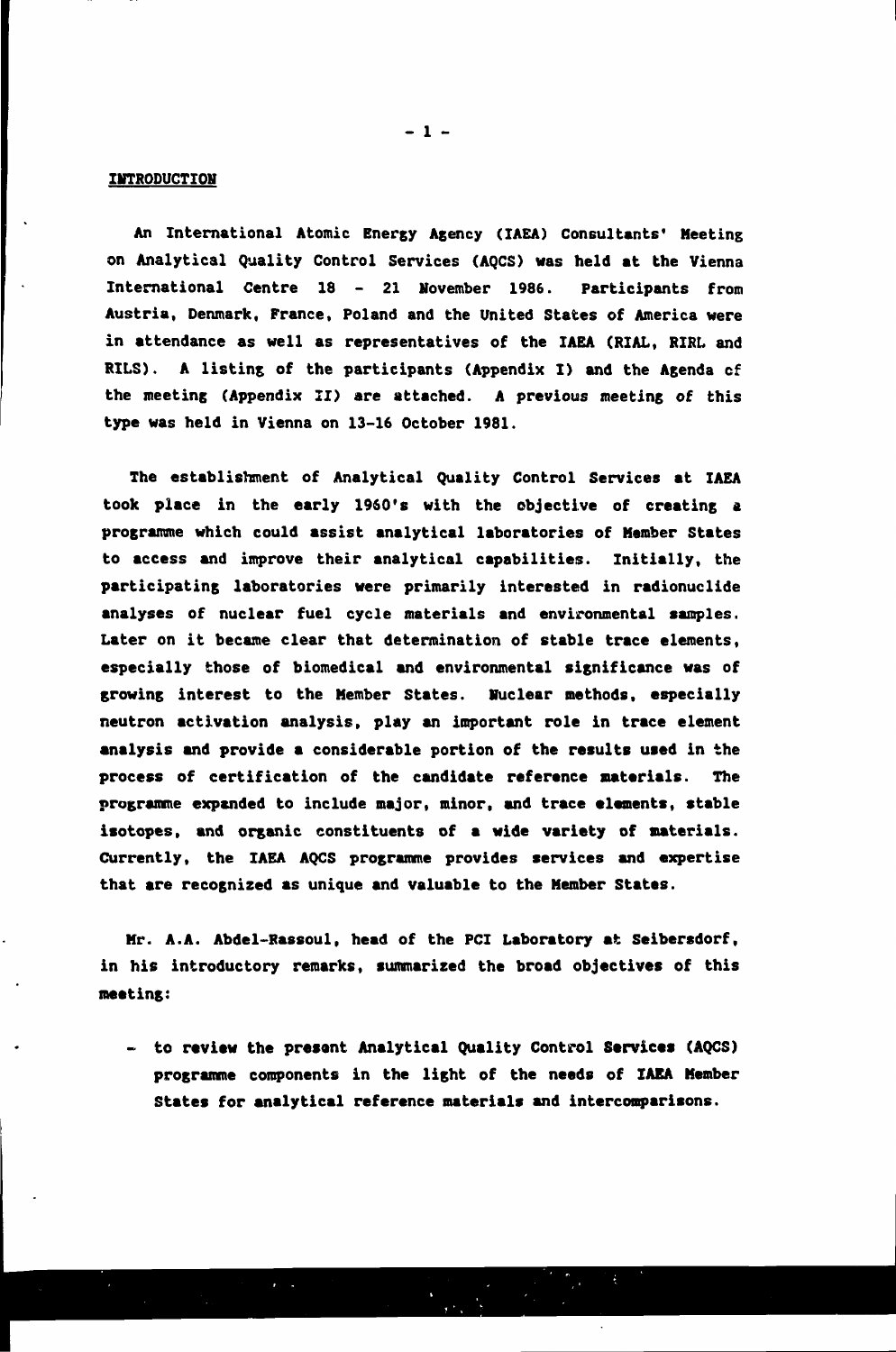- **to provide guidelines for the direction which the programme should take in the future.**
- **to identify the type of Analytical Quality Control Services most urgently required by the Member States (which of these are uniquely provided by the IAEA and which could be made available from other sources; which materials, if any, should be phased out and which should be introduced)**

**The meeting took the form of a one-day plenary session during the course of which Mr. R.M. Parr (IAEA-RILS), Mr. J.J. LaBrecque (IAEA-RIAL), Mr. S. Deron (IAEA Safeguards Analytical Laboratory) and Mr. R. Schelenz (IAEA-RIAL), the Scientific Secretary of the meeting, gave background information presentations. A wide range of topics were discussed and on the second day, these topics were delegated to two sub-groups as follows:**

#### **1. Procedures for data evaluation and certification**

- **1.1 Procedures for homogeneity testing 1.2 Procedures for interlaboratory testing**
- **1.3 Procedures for evaluating results and certification**

#### **2. Strategies for Producing Reference Materials**

- **2.1 Selection of new materials and/or new analytes for future studies**
- **2.2 Preparation techniques for different types of materials**
- **2.3 Identification of services for future activities**

**Following the sub-group meetings, the participants had the opportunity to receive a presentation by Ms. C. Houin, representing the Commission D'Etablissement des Methoties D'Analyse (CETAMA). Ms. Houin explained that specific nuclear materials could be made available to the IAEA for distribution to laboratories interested In certified reference samples or intercomparison of isotopic uranium analyses (Appendix III). The results could be collected by AQCS and then transmitted to CETAMA for evaluation.**

 $\bullet$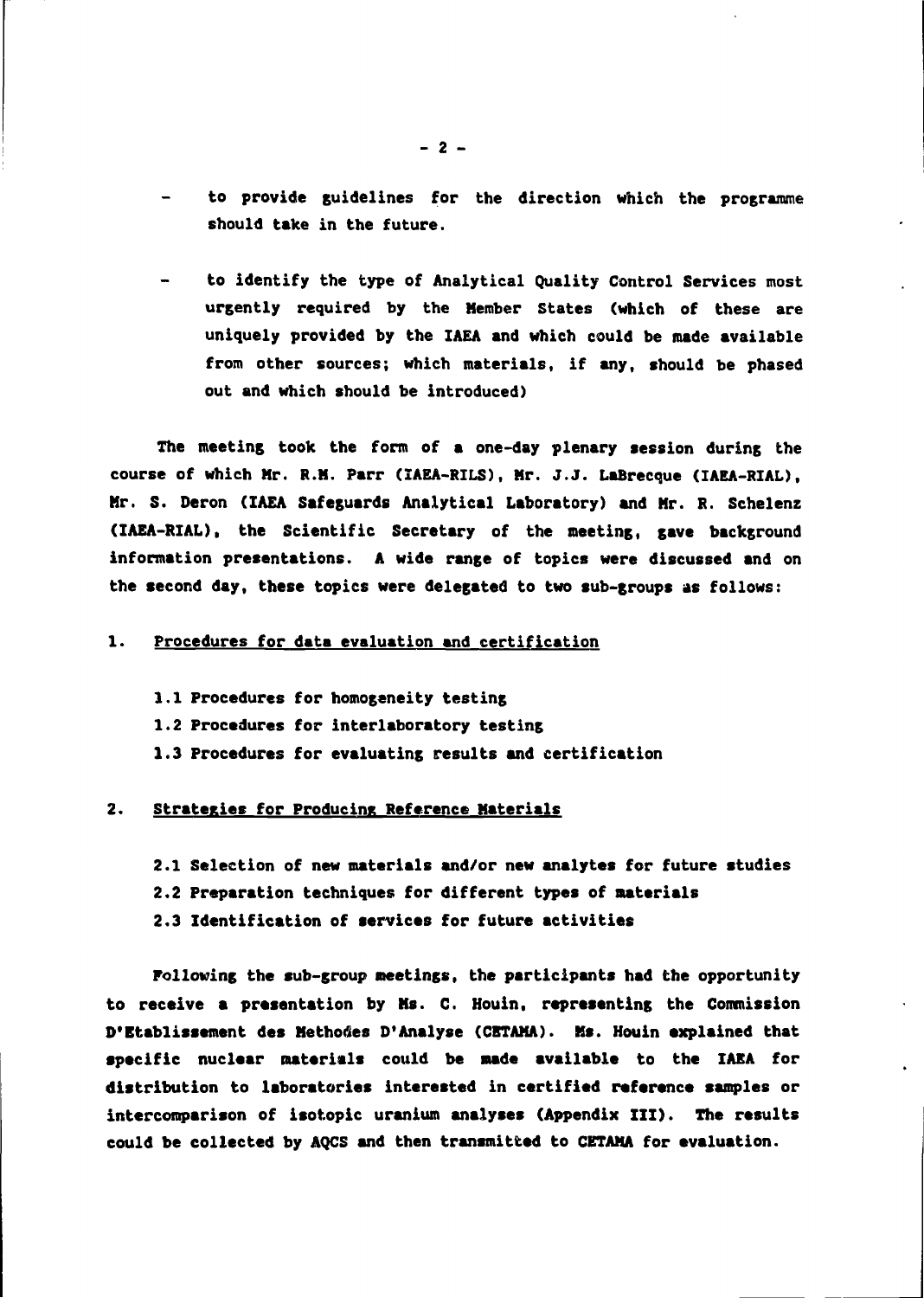**It was particularly noteworthy that following the April 26, 1986 accident at the Chernobyl nuclear power plant, the Chemistry Unit of the Agency's Laboratories at Seibersdorf seized the opportunity to collect large quantities of various types of environmental samples. Tiese samples should prove to be of considerable value to radioanalytical laboratories throughout the world.**

**The third and fourth days were spent in reviewing the sub-group recommendations and assembling the draft document.**

**The Consultants review process provides an opportunity to critically review the XAEA-AQCS programme and to suggest improvements in the services offered. This process may be improved by the following:**

- **a briefing by the staff that includes changes resulting from the recommendations of the last Consultants' Meeting,**
- **a rotation of only part of the Consultants to provide continuity to the process.**

**The substance of this Consultants' Meeting is related in the series of recommendations which follow.**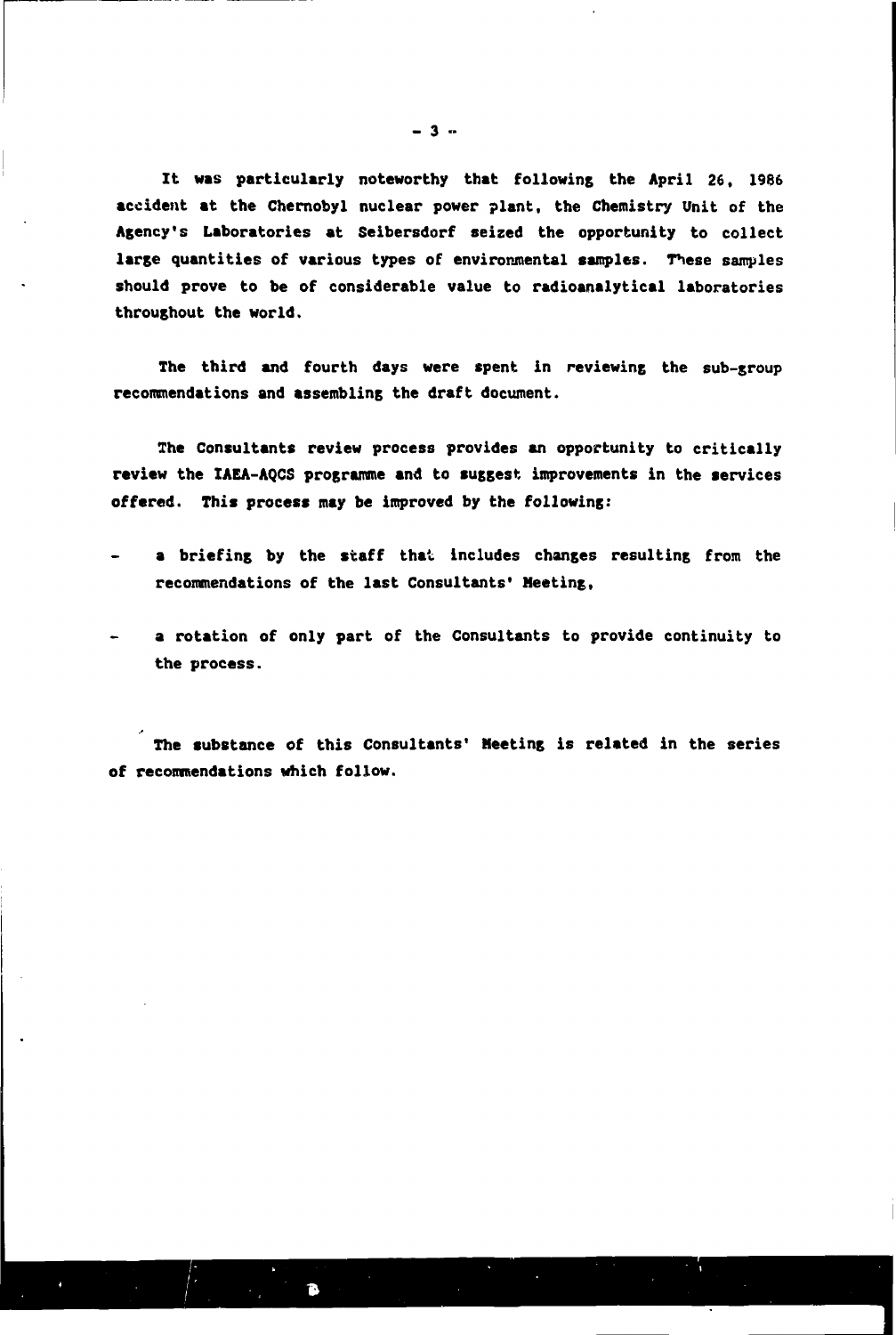#### **RECOMMENDATIONS**

#### **1. Selection of new materials and/or new analytes for future studies**

**The Consultants have reviewed the results of the questionnaire (Appendix IV) sent to users and incorporated their requests into the list of priority items provided below (Table I). Consideration was also given to the activities of other standards organizations and currently available** Reference Materials<sup>[1]</sup>. Because of the Chernobyl event of 1986, emphasis **should be placed on the development of environmental radionuclide samples. Other materials have not been incorporated in the new list. This should be left to the discretion of the IAEA staff.**

**The priorities assigned should be considered approximate. Availability of staff, materials and facilities should also be taken into consideration to determine the actual ranking of materials.**

**The freeze dried urine, while ranked high in term of interest among the users (see Appendix IV), presents major problems with regard to preparation, and the Consultants believe that the valuable resources of the IAEA can be more usefully directed elsewhere. This Is especially true considering that certified freeze-dried urine materials are available from other standards organizations.**

**A critically important consideration, distinct from the current** priorities is the recommendation that long term storage of irreplacable **tost samples (Table II) for future evaluation be provided. The panel recognizes the unique and valuable nature of many of the natural matrix materials collected during the past year. For that reason the Consultants strongly recommend the development of a freeze dryer capability and other storage facilities to keep these materials for current/future measurement needs related to the primary mission of the IAEA.**

 $\Xi$ **Huramatsu, Y., Parr, R.K. Survey of currently available reference materials for use in connection with the determination of trace elements in biological and environmental materials, IAEA/RL/128, December 1985.**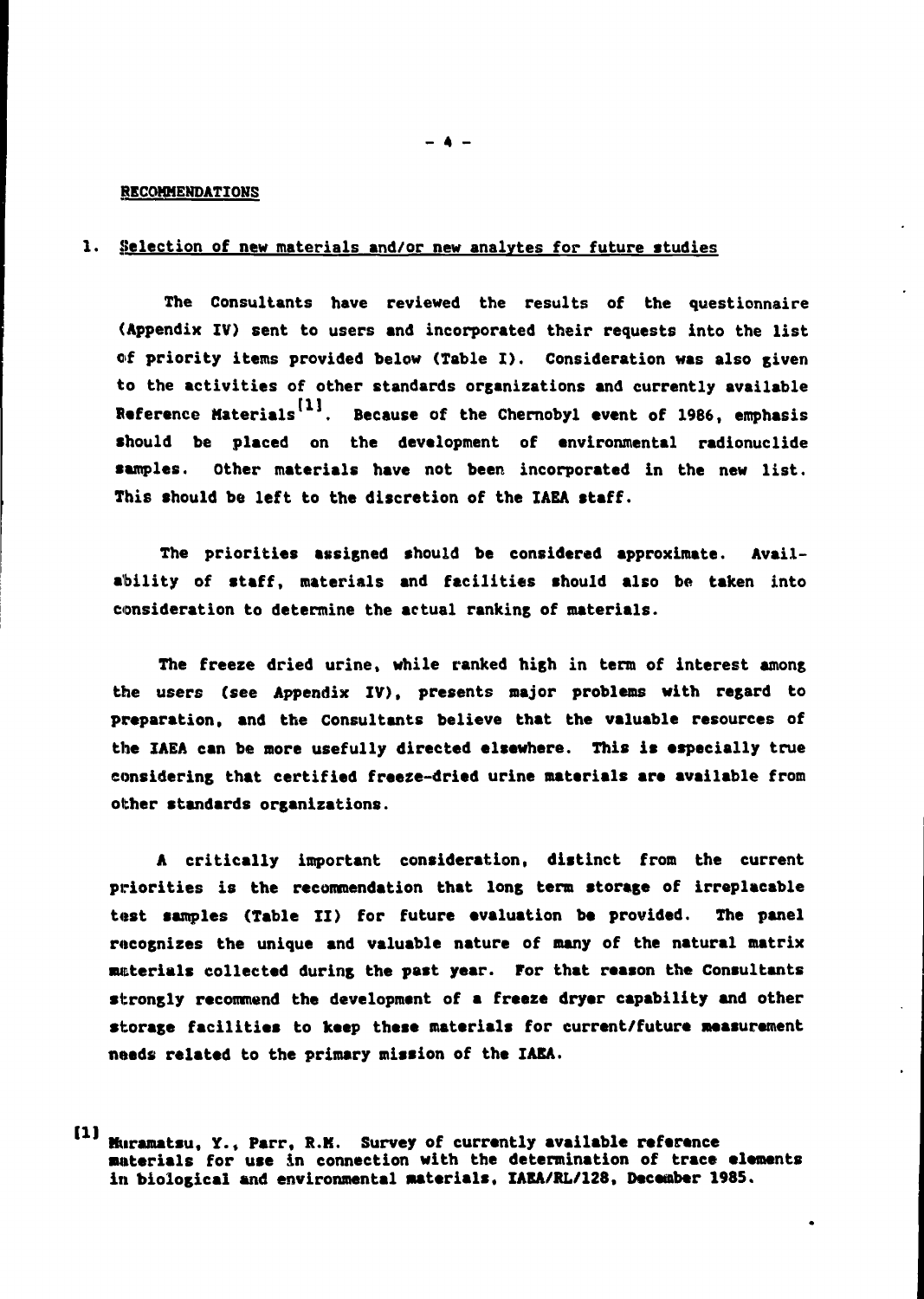# **Table I.**

# **Priority list of materials and analytes for further intercomparison runs and reference materials**

 $\ddot{\phantom{a}}$ 

| Appropr.<br>priority | Material        | Elements or<br>nuclides referenced | Remarks                                                        |
|----------------------|-----------------|------------------------------------|----------------------------------------------------------------|
| 1                    | hay             | radionuclides                      | $\sim$ 1000 Bq/kg total activity<br>material collected in 1986 |
| $\mathbf{2}$         | milk powder     | radionuclides                      | material collected in 1986                                     |
| 3                    | lignite fly ash | trace elements                     |                                                                |
| 4                    | spinach         | trace elements                     | material collected in 1986                                     |
| 5                    | fertilizer      | major and trace<br>elements        | further information is<br>needed on specific material          |
| 6                    | milk powder     | trace elements                     | when current stocks run low                                    |
| 7                    | wheat flour     | radionuclides                      | from 1987 harvest                                              |
| 8                    | lake sediment   | fission products<br>and Pu         | material should be taken in<br>1987                            |
| 9                    | dried serum     | trace elements                     | non-human                                                      |
| 10                   | animal bone     | $Sr-90, Cs-137.$<br>Ra-226. Pu-239 | material collected in 1986                                     |
| 11                   | soil            | radionuclides incl.<br>Pu-239      | material should be taken in<br>1987                            |
| 12                   | potatoes        | trace elements                     |                                                                |

 $\mathbb{R}^d$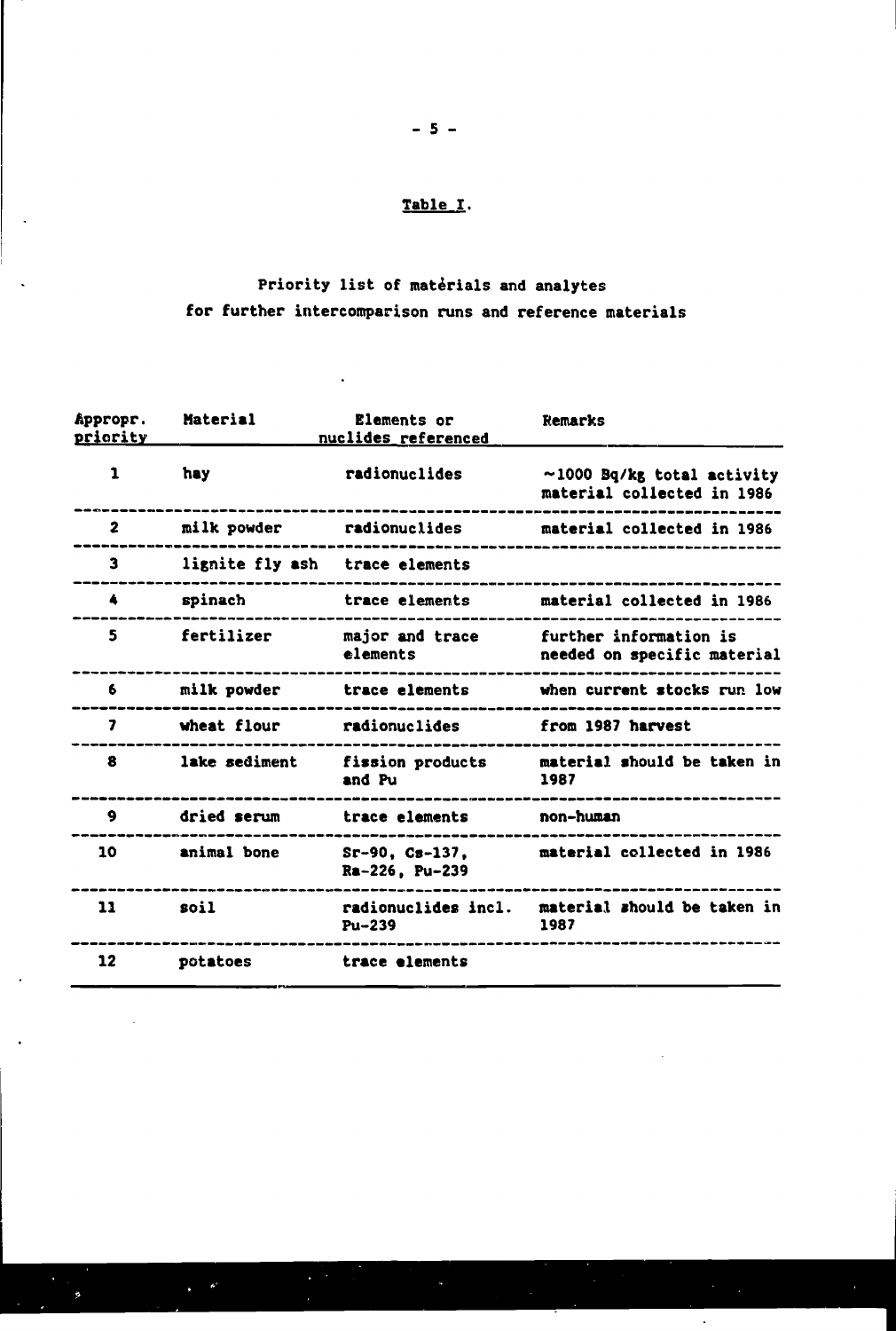## **Table II.**

 $- 6 -$ 

# **Materials collected with elevated levels of radioactivity arising from the Chernobyl nuclear power plant accident**

| <b>Material</b>              | Collected   | To be collected | Remarks           |
|------------------------------|-------------|-----------------|-------------------|
|                              | in 1986     | in 1987         |                   |
| Milk powder                  | $\mathbf x$ |                 |                   |
| Whey powder                  | $\mathbf x$ |                 |                   |
| <b>Neat beef</b>             | x           |                 | J.                |
| calf                         |             |                 | ) bones,          |
| pork                         |             |                 | ) internal organs |
| mutton                       |             |                 | <sup>)</sup>      |
| Spinach                      | $\mathbf x$ |                 |                   |
| Clover                       | $\mathbf x$ |                 |                   |
| <b>Hay</b>                   | $\mathbf x$ | ٠               |                   |
| Beech leaves                 | x           |                 |                   |
| Spruce needles               | x           |                 |                   |
| Fir needles                  | x           |                 |                   |
| Sewage sludge                | x           |                 |                   |
| Soil (from the same location |             | $\mathbf x$     |                   |
| as $Soil-6/7)$               |             |                 |                   |
| Lake Sediment (from the same |             | $\mathbf x$     |                   |
| location as SL2/3)           |             |                 |                   |
| Wheat flour                  |             | x               |                   |

 $\ddot{\phantom{a}}$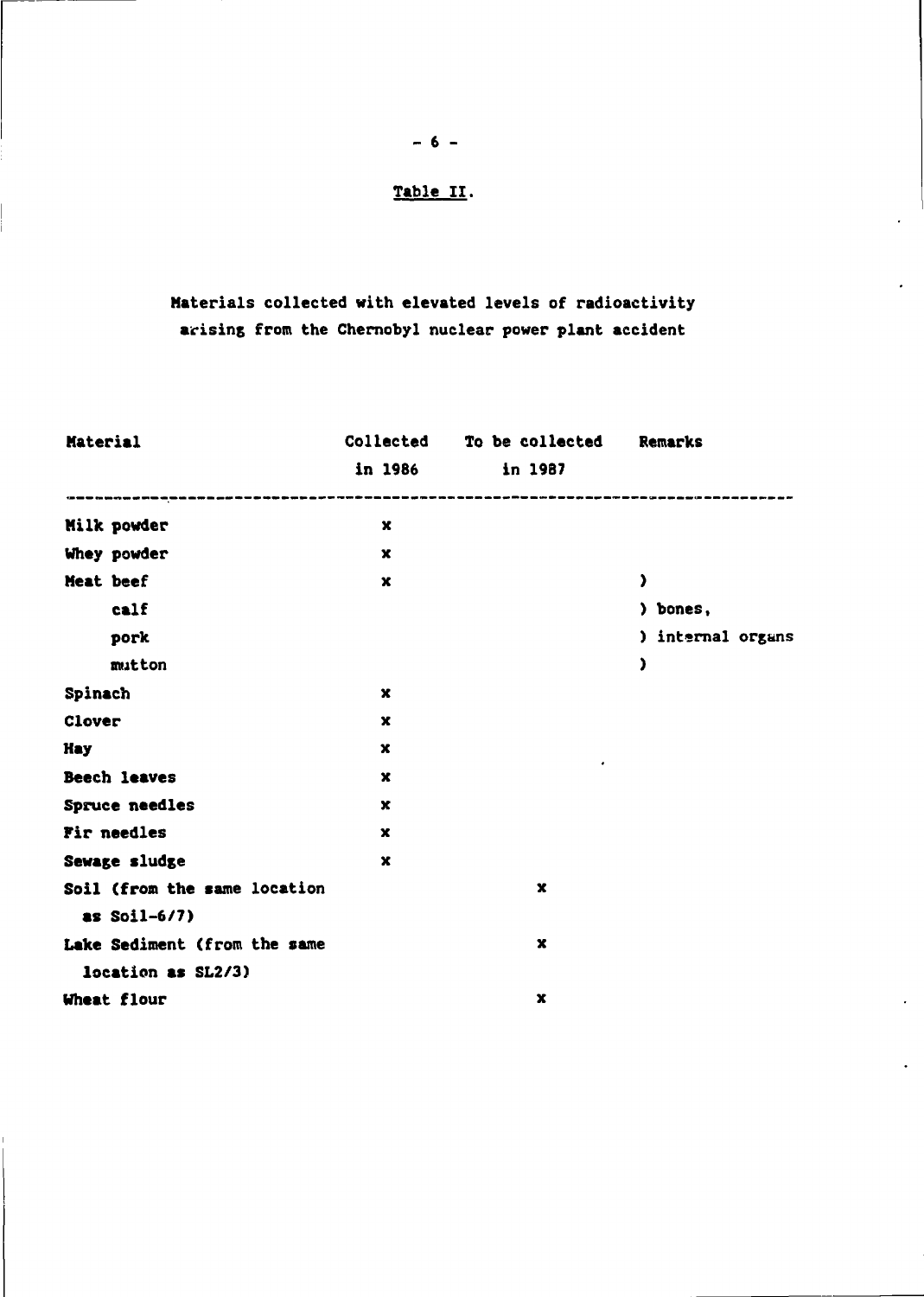#### **2. Preparation techniques**

#### Sample\_size:

The Consultants generally conclude that the sample size must be **related to the material being evaluated and the measurement being performed. It is recognized that some samples because of their scarcity and difficulty of preparation must be supplied in small quantities. In general, however, it is recommended that, when available, samples should be distributed in 50-70 gram quantities (especially for trace element materials}. The size of samples which are to be measured for radioactivity should be selected based on their activity level and use.**

## Particle\_size:

**The particle size depends on the type of sample. The panel feels that the AQCS-staff is fully qualified to make this judgment.**

## **Preeze-drying:**

**Freeze-drying is recommended for biological material. A facility should be acquired for handling of large quantities. This is critically important for many of the recently acquired materials uniquely important to the Agency mission.**

**Blending: the facilities currently available are adequate for the current Agency mission for trace element samples but not for radionuclide materials, as bigger quantities of materials are needed for this kind of sample.**

**Grinding: current facilities appear adequate but new technologies may suggest the appropriateness of air grinding facilities in the near future (2-4 years)**

**Sieving: it is suggested that automated equipment be acquired for some applications.**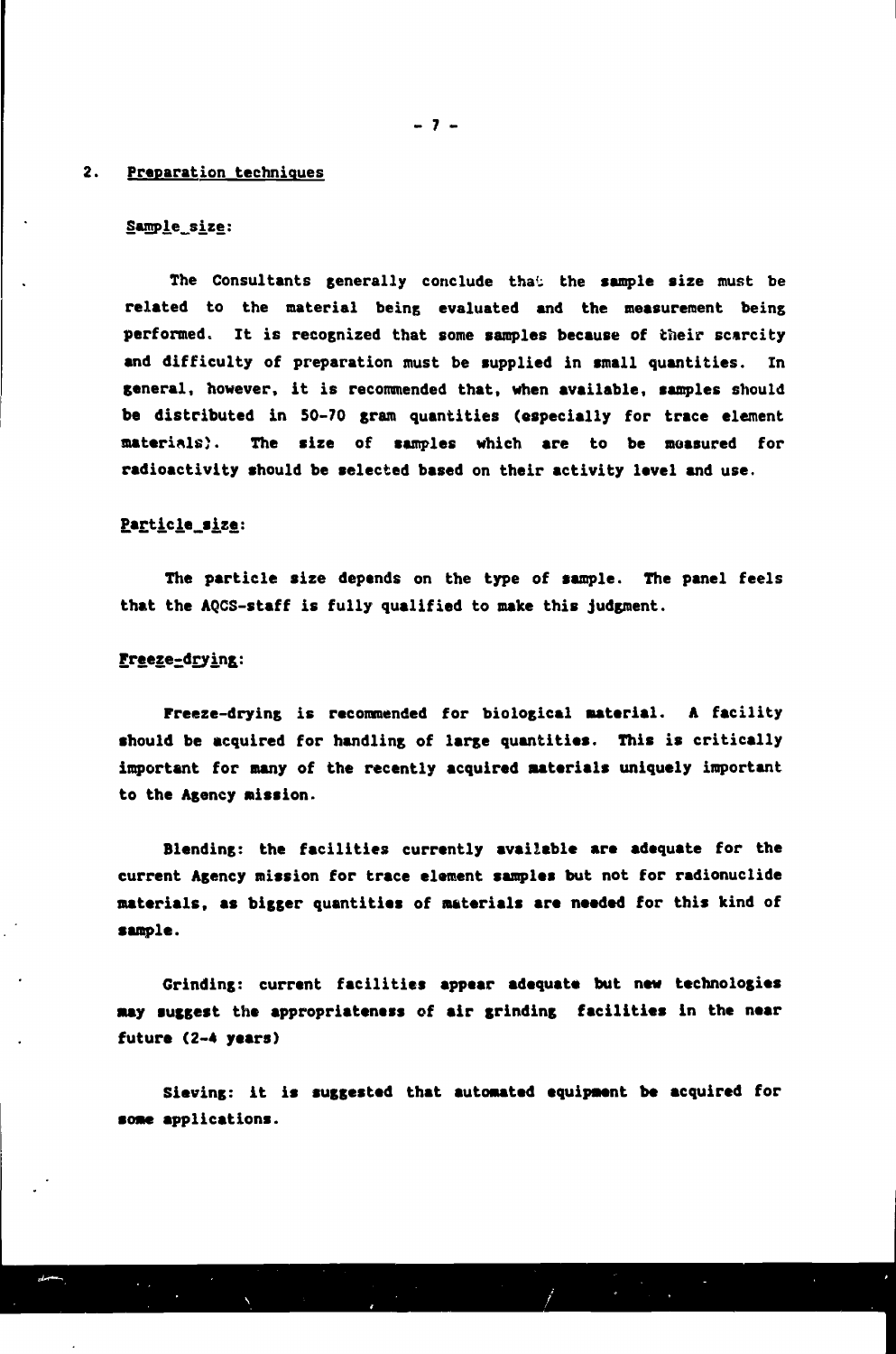**Radiation sterilization for biological materials: this approach should be continued in order to prevent the degradation of biological materials, especially used for trace element measurements.**

#### **3. Identification of trends for future services**

**The Agency through its Technical Co-operation Programme, should assist its Member States in improving the quality of their analytical work by preparing guidebooks, through expert services and training courses.**

**Radioactivity measurements interest is returning and should be re-emphasized as an IAEA-AQCS assistance in organizing intercomparison runs and in providing reference materials.**

**The increasing use of multi-element techniques (e.g. VAA, ICP, XRF) is recognized and strengthens the importance of multi-element reference materials. Speciation measurements are of interest although beyond the current scope of the Agency.**

**There exists an increased demand for the measurement of halogens in natural matrix materials, e.g. I, Br, F, Cl and more reference materials as well as more sensitive measurement techniques. The general trend is to the determination of lower levels of trace elements.**

**The Consultants are aware of the importance of the determination of organic toxic residues in environmental materials and food e.g. pesticides, organohalides. A great amount of analytical work is done in that field but there are shortcomings in the supply of reference materials and certified reference materials of that kind. The Consultants are of the opinion that, although it would be an extremely important activity to supply relevant materials, this additional workload could not be managed by the AQC group due to lack of manpower and equipment. Nevertheless competent authorities (e.g. Residues Section of IAEA/FAO Joint Division, UWIDO etc.) should be contacted to discuss the feasibility of extending AQC service appropriately in the future.**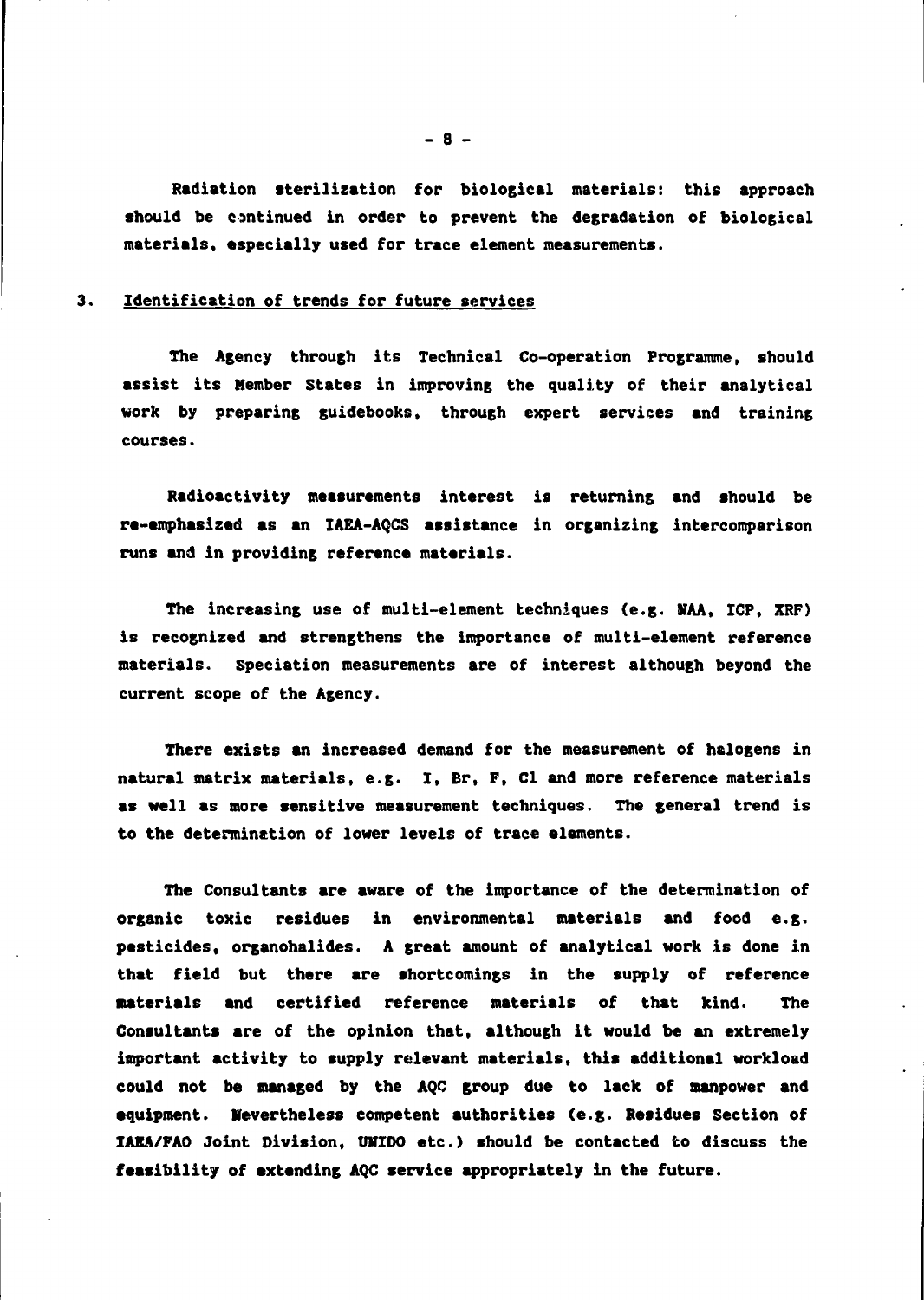## **4. Cost of Reference Materials (RM's)**

**It is very important that reference materials can be paid for with local currencies or UNESCO coupons as many countries have difficulties in pay ins with US-\$. The cost should be a nominal one, based on the level of service provided and not in excess of other Reference Material producers.**

**The programme should be considered a technical service of the Agency to the Member States and cost recovery should not be a primary criteria in establishing services.**

#### **5. Resources needed**

- **freeze dryer**
- **continuous sieving machine**
- **blender bigger than now available**
- **appropriate allocation of resources available to accomplish the tasks assigned**
- **the capability to "contract out" services and to obtain materials through grants, services in kind and other more flexible financial arrangements**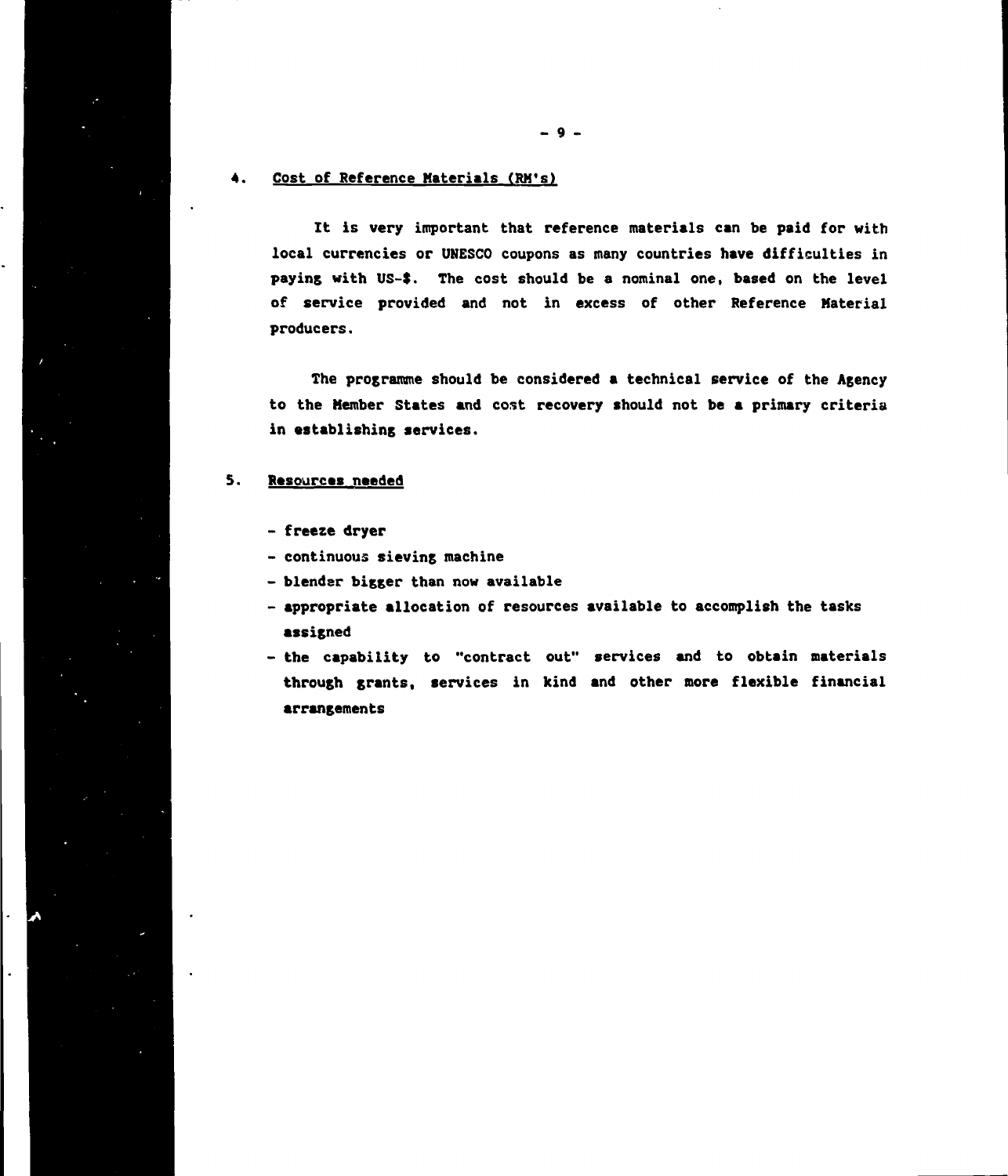#### **6. Intercomarpison/Information Sheet**

#### **6.1 Homogeneity**

**Homogeneity tests should include several elements of different concentration levels that are representative of those elements expected to be determined in the specific materials, using a technique for which the analytical methodology is well under control. The information on the results of the the homogeneity testing should be included in the information sheet, together with the sample size, and may be expressed as sample constants (K). (Reference: ISO Guide 31-1981.)**

#### **6.2 Humber\_of. samples**

- **Duplicate samples of the same material should be sent, for intercomparisons, on a trial basis, for which there is a large supply of the material (e.g. hay, soil, lake sediment) with the purpose of obtaining more information on homogeneity.**
- **A certified material of a similar matrix should be sent, for intercomparisons, on a trial basis, for which there is a large supply of the material with the purpose of checking substantial improvement in the quality of data.**

#### **6.3 Results**

- **Six replicates should be requested in all cases**
- **Limit of detection should be requested.**

#### **6.4 Selection criteria**

**The criteria developed in the IAEA over the last few years for assigning recommended values were found to be appropriate and could be refined further. Examples can be found in the following references:**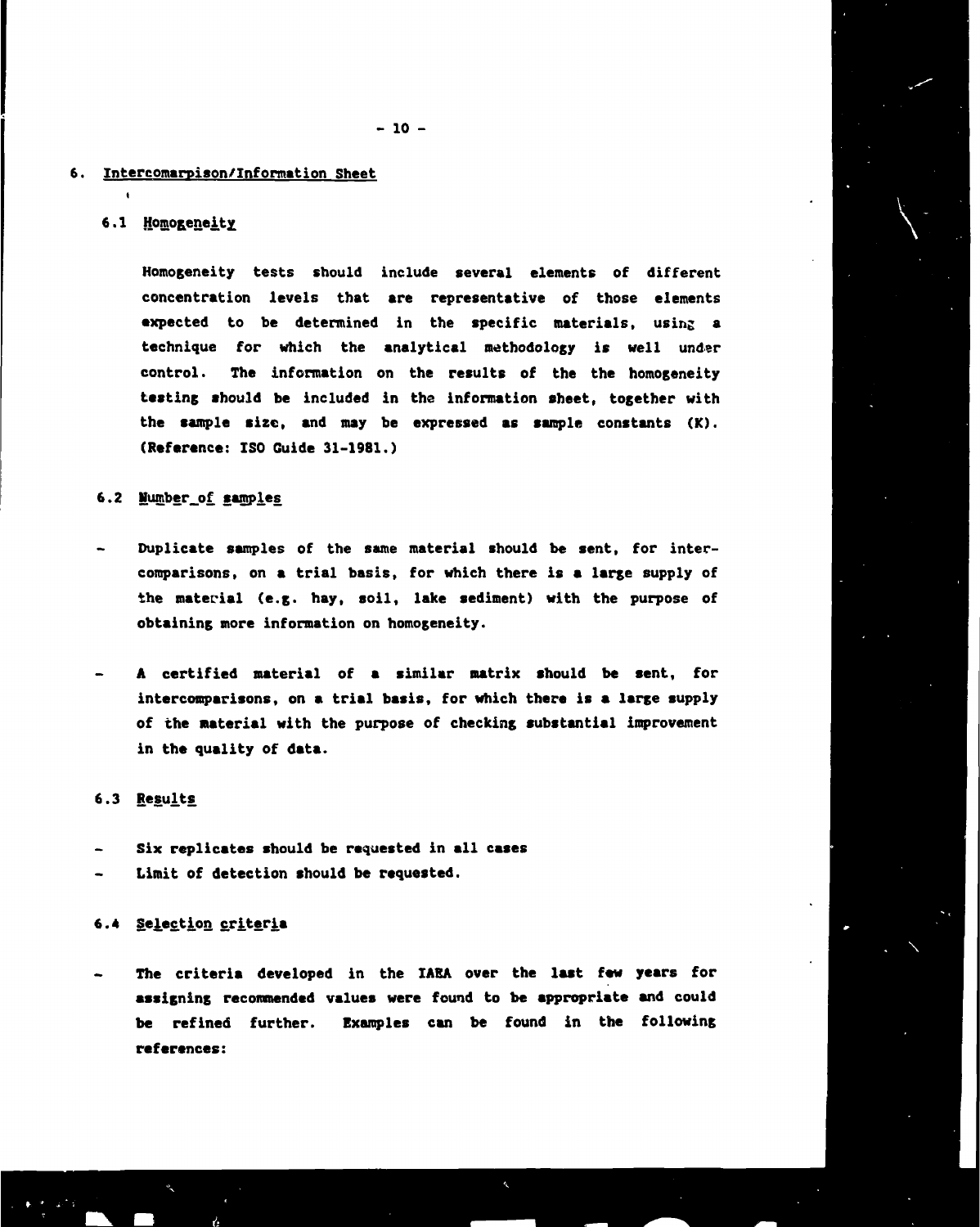- **Dybczynski, R., Tugsavul, A., Suschny, 0. Soil-5. A Mew IAEA Certified Reference Material for Trace Element Determination. Geostandards Newsletter 3 (1979) 61-87.**
- **Dybczynski, R. Comparison of the effectiveness of various procedures for the reflection of outlying results and assigning recommended values in interlaboratory programs involving determination of trace elements or radionuclides. Anal. Chim. Acta 117. (1980) 53-70.**
- **Dybczynski, R., Veglia, A., Suschny, 0. Milk powder (A-ll) A new IAEA reference material for trace and other element analysis. Trace Element Analytical Chemistry in Medicine and Biology, P. Bratter, P. Schramel (Eds) N. Da Gruyter, Berlin, 1980 p. 657-674.**
- **Pszonicki, L. Evaluation of Analytical Interlaboratory Comparisons and Certification of Reference Materials, Anal. Chim. Acta 176 (1985) 213-227.**
- **Pszonicki, L., Hanna, A.M., Suschny, 0. Report on Intercomparison IAEA/Soil-7 of the Determination of Trace Elements in Soil, IAEA/RL/112, May 1984.**
- **Parr, R.M. Report No. 2. Intercomparison of Minor and Trace Elements in IAEA Animal Muscle (H-4), IAEA/RL/69, October 1980.**
- **Parr, R.M. IAEA Biological reference materials, in "Biological Reference Materials: Availability, Uses, and Need for Validation of Nutrient Measurement", (Proc. Symp. Philadelphia, USA, September 1983), Wolf, W.R. (Ed), Wiley, New York (1985) 45-62.**
- **M'Baku, S., Parr, R.M. Interlaboratory study of trace and other elements in the IAEA powdered human hair reference material, HH-1, Journal Radioanal. Chem. 69 (1982) 171-180.**
- **Muramatsu, Y., Parr, R.H. Survey of currently available reference materials for use in connection with the determination of trace elements in biological and environmental materials, IAEA/RL/128, December 1985.**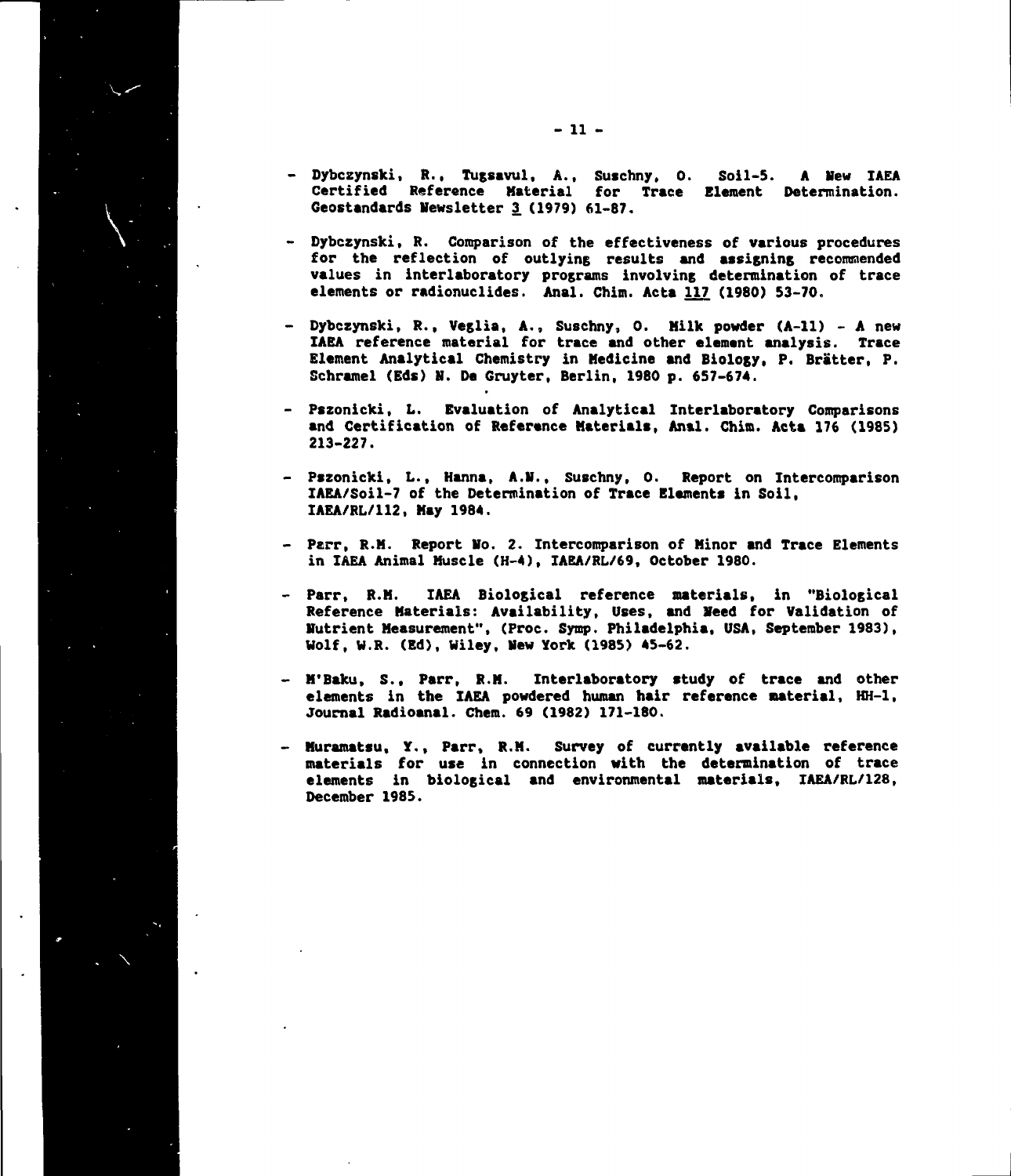**7. Report**

Ĉ.

#### **7.1 Data\_Evaluation**

- **The presently employed computer programmes of the Chemistry Unit and Life Science Section for intercomparison studies for chemical analysis and radionuclides data are both valuable and suitable, thus both can continue to be used. All contributors of the AQCS programmes should also apply one or both of these two methods, whichever is more convenient to them.**
- **Tha Consultants recommend that further investigation be made on the comparison between the two methods of data evaluation at different significance levels. As much of the available data as possible on materials with known input values should be used.**

#### **7.2 Graphs**

- **Graphs should only be used when sufficient data are available**
- **They should be in the format of the new Life Science graphs (see Appendix V) and should include:**
	- **confidence levels**
	- **linear scale normalized**
	- **arrow with data value for all points out of the frame (off scale)**
	- **outliers should be clearly narked as such**
- **Box plots for comparison of different analytical techniques could be included when sufficient data are available**

## **7.3**

**The terms "ppb" and "ppm" should no longer be used. For the recommended terminology reference can be made to : International Organization for Standardization, SI units and recommendations for the use of their multiples and of certain other units. International Standards, ISO 1000, 1981. (See also Appendix VI, "Definitions and Terms").**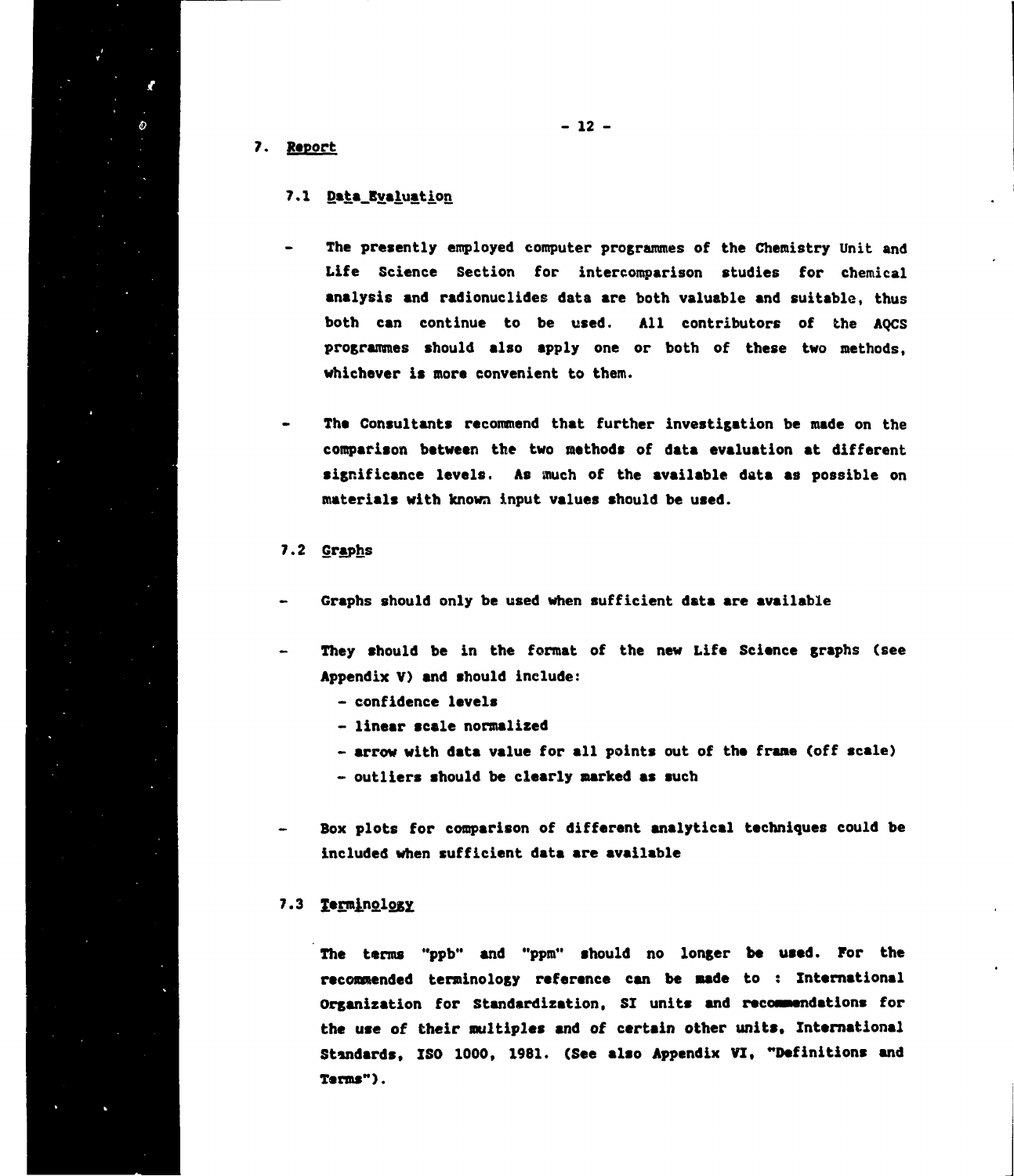**A list of recommended values should be included - with mean/median, confidence interval and significance level. Other (not reconmended) values should only be referred to in the summary table and not be included in this list.**

## **7.5 Selection Criteria**

**The detailed criteria used for the selection of the reconmended values should be included.**

## **8. Certificate**

**The certificate should include:**

- **reconmended values only, with mean/median, confidence interval, significance level**
- **source of material**
- **description of material**
- **composition of material**
- **size of sample**
- **preparation methods**
- **how moisture content should be determined**
- **a reference to the full report with a statement that it is available upon request**
- **a request for any further results**

**Existing Certificates should be revised accordingly.**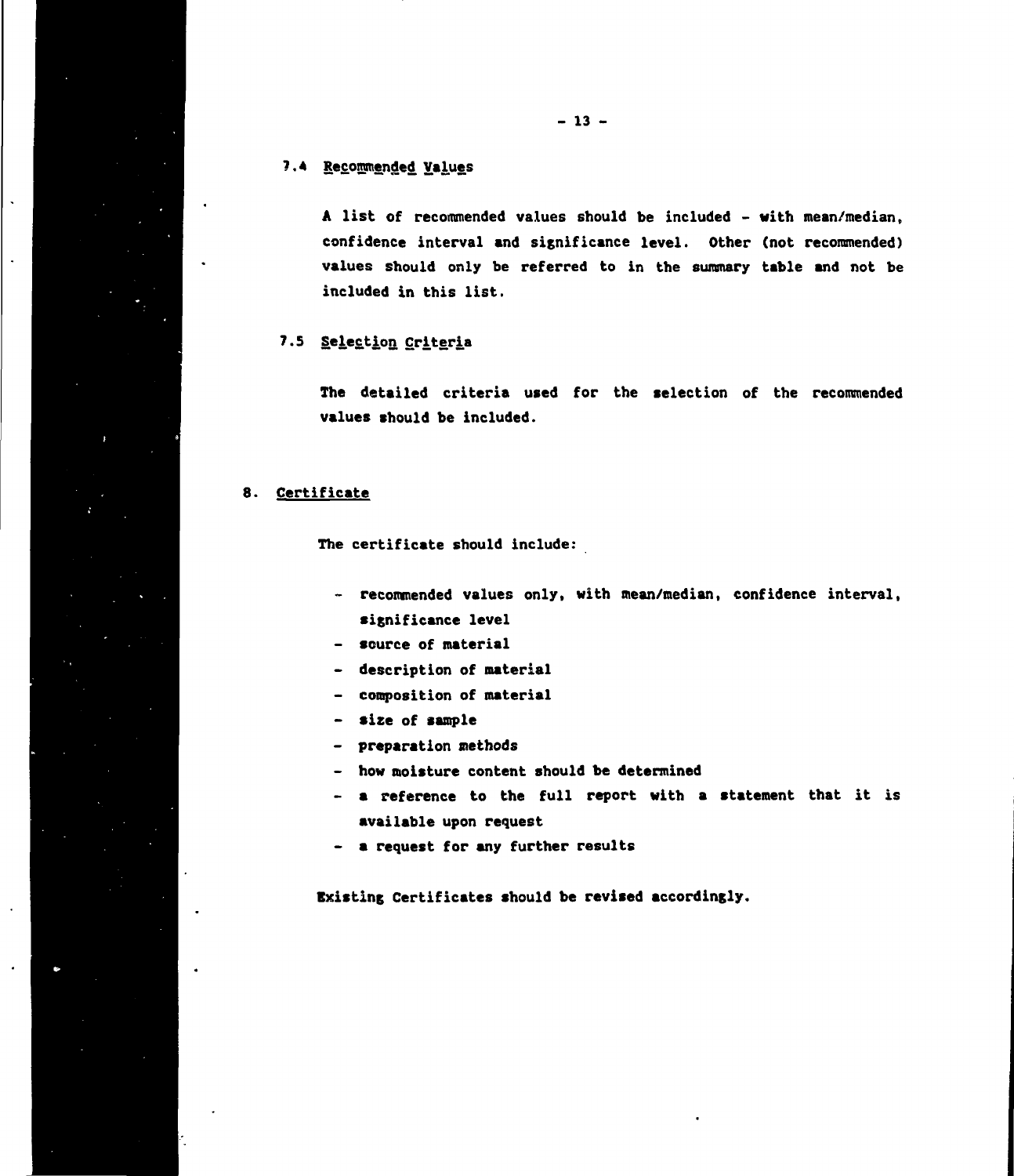#### **9. Further Recommendations**

- **9.1 A project should be set up to support selected outside laboratories to participate in the certification process of reference materials.**
- **9.2 A similar project for outside laboratory services for the preparation of reference materials should also be supported. Emphasis should be placed on homogeneity testing including analytical techniques, particularly those not presently available in the Agency's laboratories, and the statistics thereof.**
- **9.3 To ensure uniformity in the presentation of information sheets/reports and certificates it is recommended that the Chemistry Unit, Seibersdorf, be responsible for the co-ordination of publications.**
- **9.4 The consultants are of the opinion that there is a real need for reference materials (RM) for which the demand is sure to increase in the future, especially regarding an increased demand for radioactivity measurement in food and environmental materials as of April 1986. The Consultants feel that it should be one of the IAEA's service to Member States to provide necessary RMs for these radioactivity measurements. Also the interest of trace element analysis of food, tissue and environmental materials is still increasing. The Consultants are aware that due to (recent) organizational changes the AQCS activities have suffered a reduction in manpower. In view of the continuing interest in AQCS expressed by the Member States, the Consultants are convinced that an increase in capabilities is strongly needed.**
- **9.5 Regarding reliability and economy of the AQCS programme the inhouse activities should be strengthened reasonably. For the workload to be expected a staff of 2 professional staff members, 2 GS staff members (technicians), the availability of part time GS staff members for analytical service in the amount of 2 GS staff members (100%) and an opportunity for temporary assistance would be necessary.**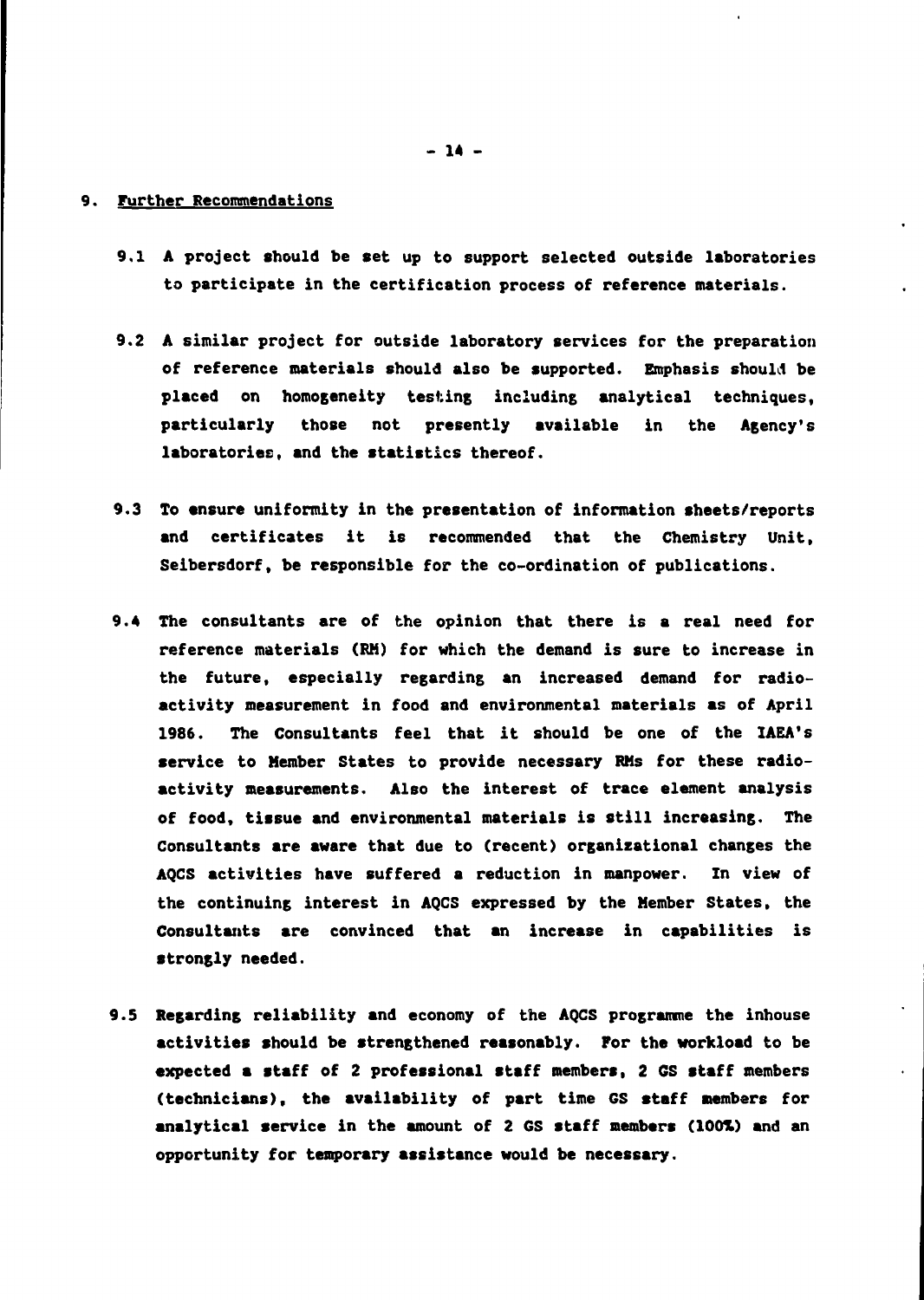- 9.6 To ensure continuity in the AQCS programme a change of several staff **members simultaneously should be avoided. A short overlapping of the duty periods at least for the professional staff members would be extremely useful to ensure the continuity of ongoing work.**
- **9.7 The AQCS programme is recognized as a critically important programme to Member States and to the overall analytical community based on the use of these services and distribution of reference materials.**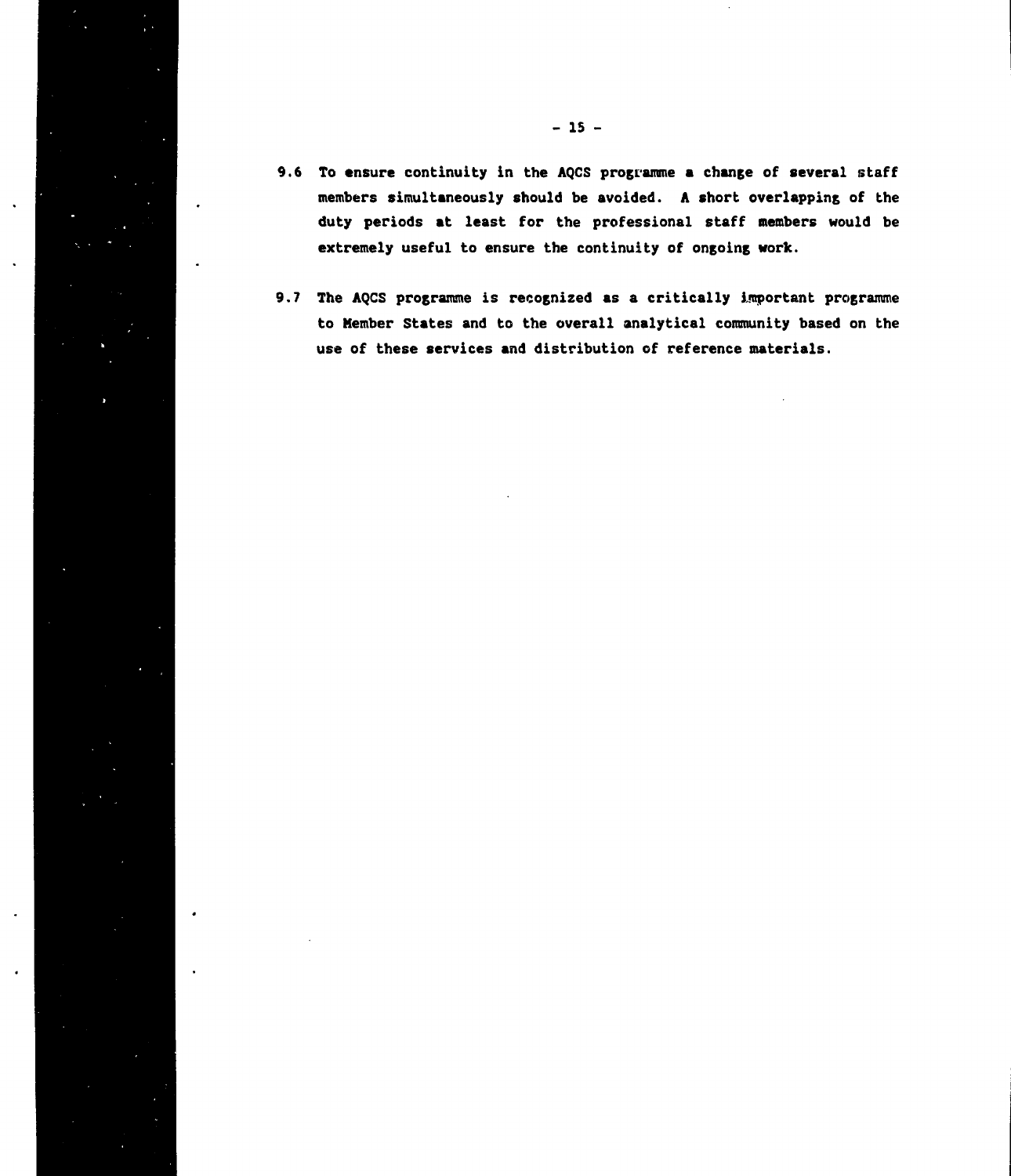#### **APPENDIX I**

#### **List of Participants**

#### **A. External\_consultants**

 $\overline{a}$ 

 $\mathbf{r}$ 

Mr. K. Buchtela **Atominstitut d. Oesterreichischen Universitaten Schuttelstr. 115 A-1020 Vienna, Austria**

**Mr. L.H. Christensen HKT Central Laboratory Vibeholm Elli 22 DK-2605 Broenby, Denmark**

**Mr. R. Dyhczynski Insitute of Wuclear Research Dorodna 16 PL-03 195 Warsaw, Poland**

**Mr. E. Hardy US Department of Energy Environmental Measurements Lab. 376 Hudson Street Hew York, H.Y. 10014, USA**

**Mr. L. Pszonicki Institute of Nuclear Research Dorodna lf> PL-03 195 Warsaw, Poland**

**Mr. W. Reed US Department of Commerce National Bureau of Standards Washington D.C., 20234. USA**

#### **B. Observers.**

 $\bullet$ 

**Ms. C. Houin Centre d<sup>f</sup>Etudes Nucleaires B.P. Ho. 6 F-92260 Fontenay-aux-Roses, France**

#### **C. IAEA\_8taff\_members**

|        | Mr. A.A. Abdel-Rassoul | RIAL, Head PCI Laboratory                    |
|--------|------------------------|----------------------------------------------|
|        | Ms. S. Clements        | RILS, Rad. Biol. & Health Related Env. Res.  |
|        | Mr. R. Dekner          | RIAL. Chemistry Unit                         |
| Mr. S. | Deron                  | RIAL, Head, Safeguards Analytical Laboratory |
|        | Mr. J.J. LaBrecque     | RIAL, Chemistry Unit                         |
| Mr. R. | <b>Parr</b>            | RILS, Rad. Biol. & Health Related Env. Res.  |
|        | Mr. R. Rosenberg       | RIRL, Ind. Appl. & Chemistry                 |
| Mr. R. | Schelenz               | RIAL, Head Chemistry Unit                    |
| Mr. Z. | Shuzhong               | RIAL, Fellow Chemistry Unit                  |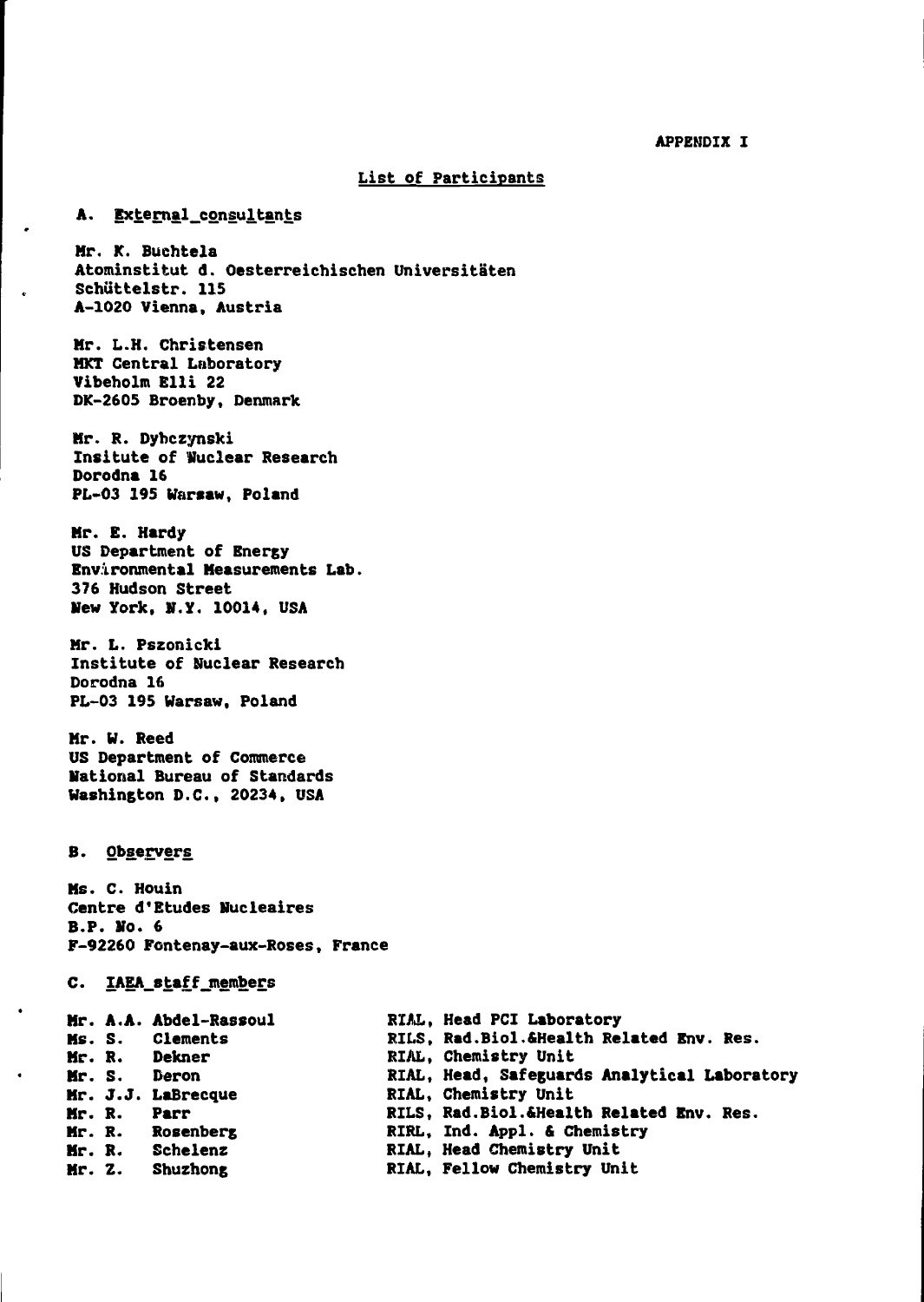**APPENDIX II**

#### **AGENDA**

#### **CONSULTANTS' MEETING**

**on status and future trends of Analytical Quality Control Services (AQCS)**

**International Atomic Energy Agency Vienna International Centre (VIC) Meeting Room CO7**

**18-21 November, 1986**

#### **First day (18 November 1986)**

- **1. Organizational and administrative arrangements**
- **2. Opening**
- **3. Election of Chairman and Approval of Agenda**
- **4. Introduction of the AQCS Programme (Scientific Secretary)**
- **5. Brief self-introduction of the consultants**
- **6. General discussion:**
	- **selection of new materials and/or new analytes for future studies**
	- **preparation techniques for different types of materials**
	- **procedures for homogeneity testing**
	- **procedures for interlaboratory testing**
	- **procedures for data evaluation and certification criteria**
	- **identification of services for future activities**
	- **miscellaneous**

**Second dav (19 November 1986)**

- **1. Forming of sub-groups according to the topics discussed during the first day**
- **2. Internal discussion of the sub-groups on respective topics**

**Third day (20 November 1986)**

- **1. Sub-groups: preparation of draft papers and recommendations**
- **2. Plenary: discussion of draft papers and recommendations of sub-groups**
- **3. Sub-groups: revising draft papers according to the plenary discussions**
- **4. Plenary: start to prepare the draft documents on the results of the meeting**

**Fourth day (21 November 1986)**

- **1. Discussion of the draft document of the Meeting including recommendations**
- **2. Corrections and/or additions to the draft document of the meeting**
- **3. Final discussion of the document of the sweting**
- **4. Closing**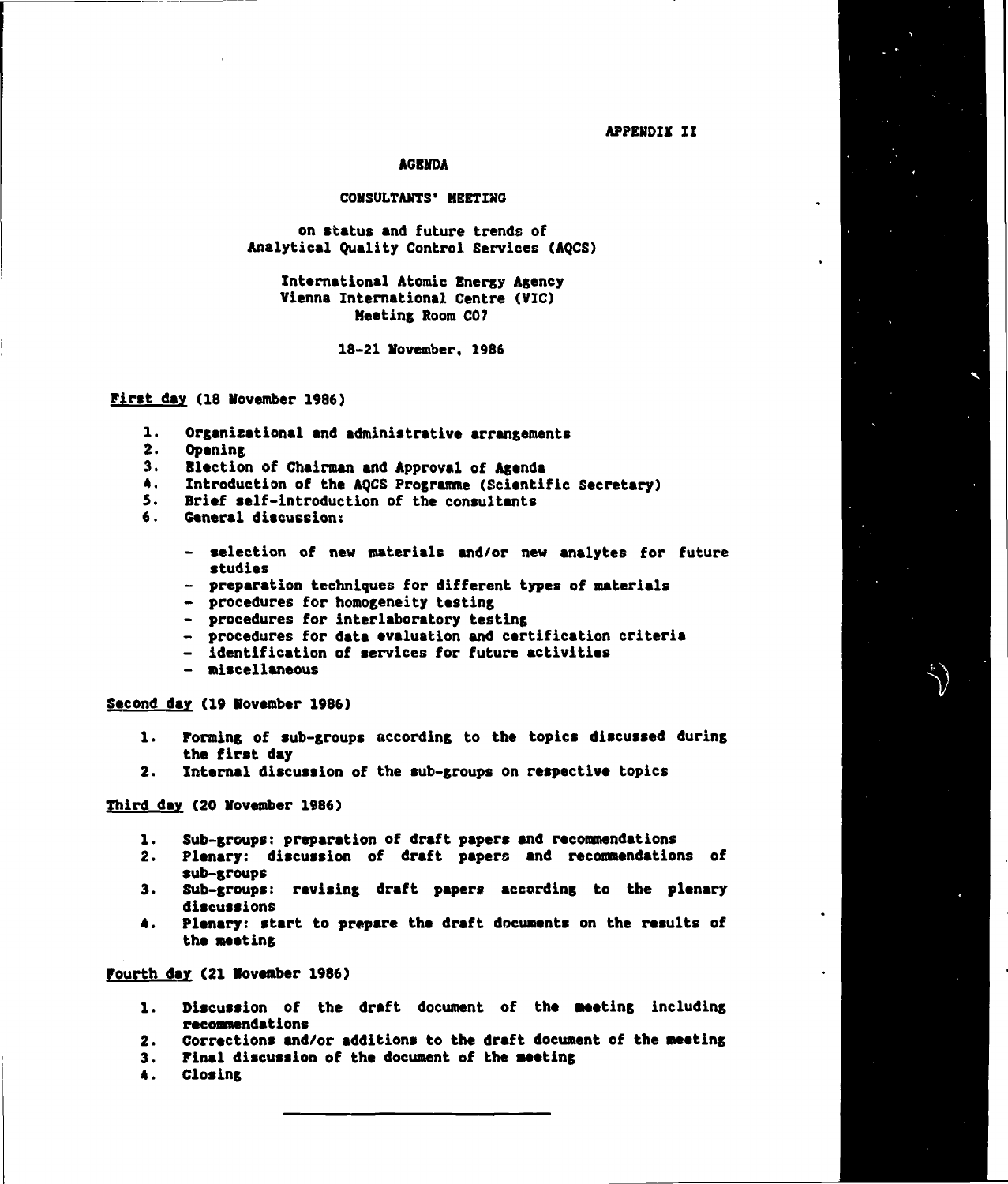#### **Co-operation IAEA/AOCS and CKTAMA on Reference Materials**

**The following certified reference materials could be made available by CETAHA for sale under a co-operative programme with XAEA/AQCS to be defined:**

- **(1) Natural uranium metal MU-2, certified for uranium element assay,** calibration to better than  $\pm$  0.05% (0.5-1.0g unit in sealed ampoule);
- **(2) Natural uranium dioxide sintered pellets, certified for uranium element assay;**
- **(3) Natural uranium concentrates certified for impurity content (7 materials are available in 50-200g units);**
- **(4) Natural uranium ores certified for uranium concentration (6 materials are available in 50-200g units, of different physico-chemical form and content between 130 vg/g to 4% of uranium).**

#### **Contribution of the CETAMA to the Interlaboratory Comparisons of AOCS**

**Three well characterized materials can be made available by CETAMA**

- **(1) A solution of natural uranyl nitrate for uranium elemental assay**
- **(2) A uranium ore for uranium analysis**
- **(3) A uranium concentrate for impurity specification control**

**In all three cases the activities could be distributed as follows:**

- **(a) the IAEA/AQCS collects the requests of potential participants**
- **(b) the CETAMA provides to IAEA/AQCS the number of units required of each aaterial and sends the instructions for analysis and reporting to the participants**
- **(c) the IAEA distributes the sample**
- **(d) the participant acknowledges receipt of samples to IAEA, analyses the samples and reports to CETAMA**
- **(e) CETAMA**
	- **informs the participant of the "true" value, immediately after receipt of the results**
	- **codes the results**
	- **performs and publishes an annual evaluation of the results**

**The funding of the cost of the material and its certification will need to be discussed between AQCS and CETAMA.**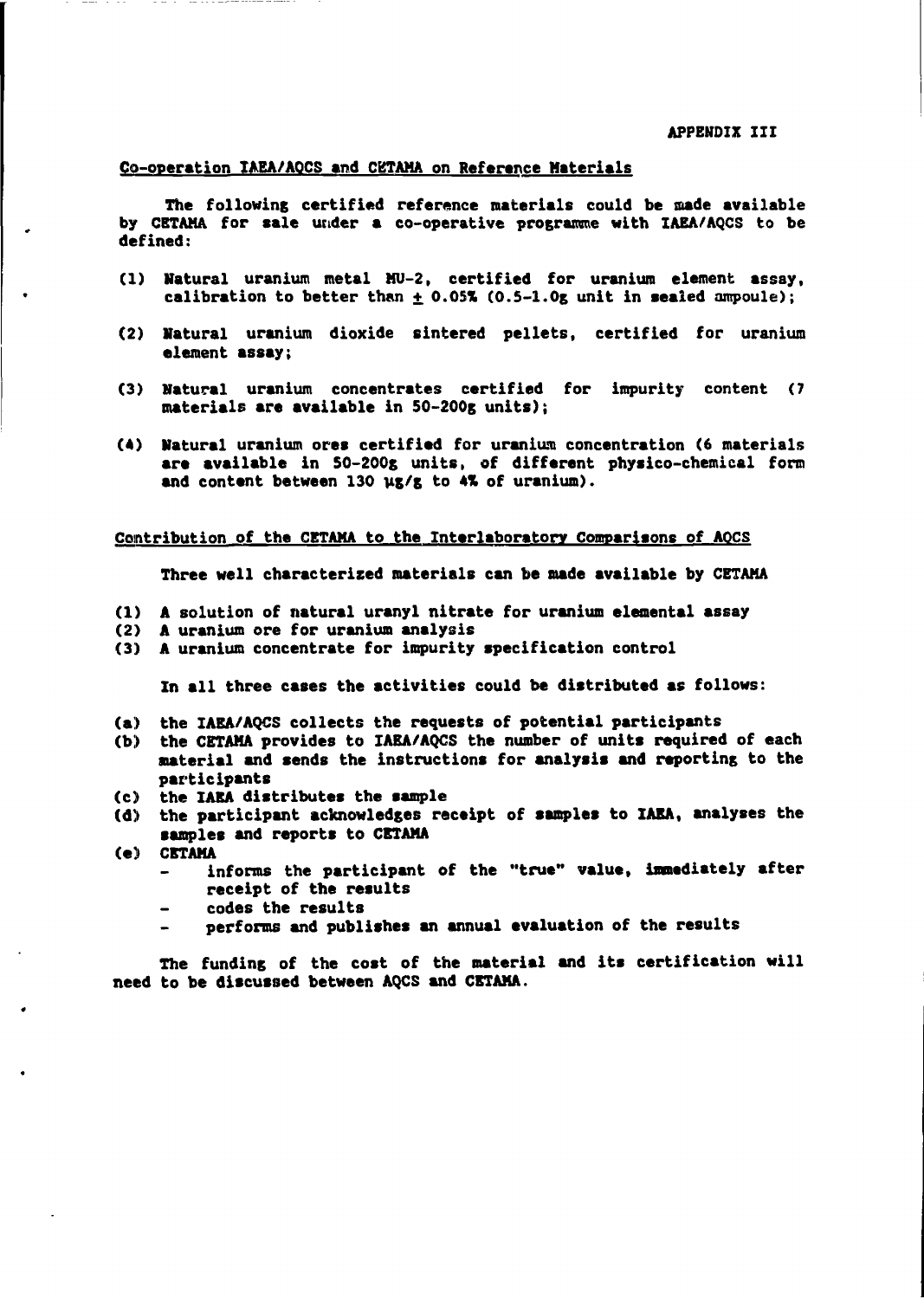**APPENDIX IIIA**

 $\ddot{\phantom{1}}$ 

**2 Fevrier 1987**

**Additions:**

**The cost and the certification of uranyl nitrate solution for uranium elemental assay and of uranium concentrate for impurity specification control will need to be discussed between AQCS and CETAMA.**

**For uranium ore for uranium analysis, CETAMA accepts to contribute to the Interlaboratory comparisons of AQCS and requires to AQCS to pay only the supply of material (about 3.000 FF). The distribution of activities (a, b, c, d, •) mentioned above would be unchanged. The materail is available immediately.**

**C. HOUIN**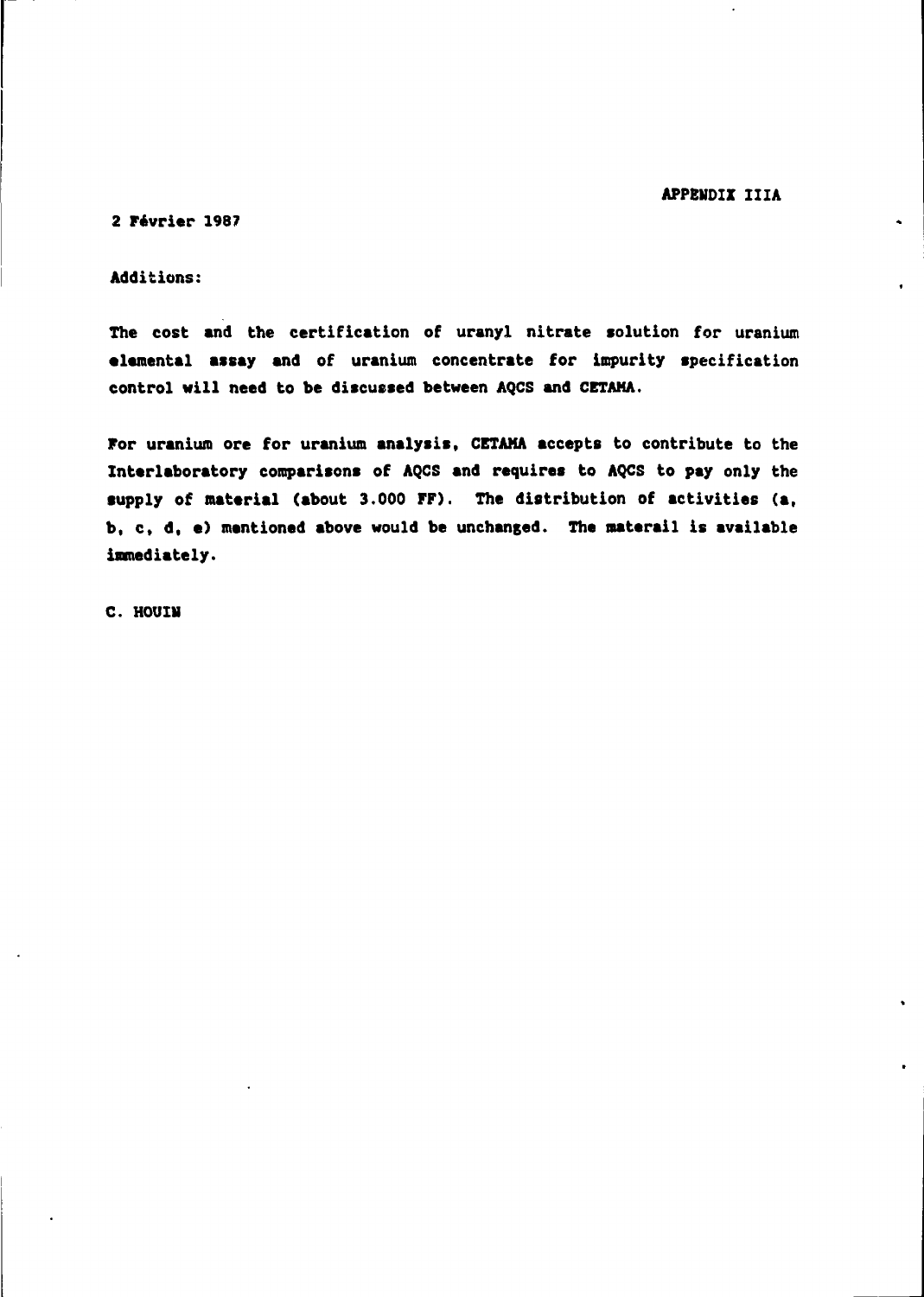# **Preliminary Evaluation of AQCS-Questionnaire 1986**

×

 $\bullet$ 

 $\ddot{\phantom{0}}$ 

Sent to 4800 customers **Answers received so far: 237** 

|             | Ranking Material                            | Intercom-<br>parison<br>sample | Interested as*<br>Reference<br>material | To be deter-<br>mined/certified                                                                 | <b>Interests</b><br>(overall) |
|-------------|---------------------------------------------|--------------------------------|-----------------------------------------|-------------------------------------------------------------------------------------------------|-------------------------------|
| 1           | Dried serum                                 | 72                             | 74                                      | trace elements                                                                                  | 96                            |
| 2           | Dried urine                                 | 54                             | 55                                      | trace elements                                                                                  | 86                            |
| 3           | Lignite fly ash                             | 58                             | 50                                      | trace elements                                                                                  | 76                            |
| $\mathbf 3$ | Milk powder                                 | 52                             | 59                                      | trace elements                                                                                  | 76                            |
| 4           | Wheat flour                                 | 53                             | 54                                      | trace elements                                                                                  | 75                            |
| 5           | Conifer needles                             | 53                             | 51                                      | trace elements                                                                                  | 74                            |
| 6           | Plant fodder,<br>eg. clover                 | 50                             | 55                                      | trace elements                                                                                  | 69                            |
| 7           | Coa1                                        | 55                             | 46                                      | trace elements                                                                                  | 68                            |
| 8           | Rice flour                                  | 50                             | 42                                      | trace elements                                                                                  | 65                            |
| 8           | Sediment                                    | 34                             | 35                                      | metal-organics<br>toxic-organics                                                                | 49                            |
| 9           | Coal                                        | 36                             | 32                                      | radionuclides                                                                                   | 45                            |
| 9           | Lignite fly ash                             | 38                             | 29                                      | radionuclides                                                                                   | 45                            |
| 10          | Fertilizer                                  | 30                             | 31                                      | N, P, K and<br>trace elements                                                                   | 40                            |
| 11          | Conifer needles                             | 22                             | 16                                      | radionuclides                                                                                   | 28                            |
| 12          | Sintered UO2                                | 13                             | 12                                      | $235_{U}$ , $238_{U}$                                                                           | 17                            |
| 13          | $\mathbf{U0}_2$                             | 9                              | 8                                       | impurities                                                                                      | 16                            |
| 13          | Calcium carbonate                           | 13                             | 14                                      | 12c.13c                                                                                         | 15                            |
| 14          | Ammonium salt                               | 13 <sup>7</sup>                | 12                                      | $14M$ , $15M$                                                                                   | 15                            |
| 15          | Spent fuel<br>---------------------------   | 11                             | 8                                       | U, Pu,<br>isotopic abundance                                                                    | 14                            |
| 16          | Nuclear reactor<br>construction<br>material | 4                              | 6                                       | __________________________________<br>neutron absorbers,<br>eg. Hf and $O_2$ ,<br>$H_2$ , $H_2$ | 7<br>-----------              |
| 16          | Sulphur                                     | 5.                             | $\mathbf{z}$                            | S isotopes                                                                                      | 7                             |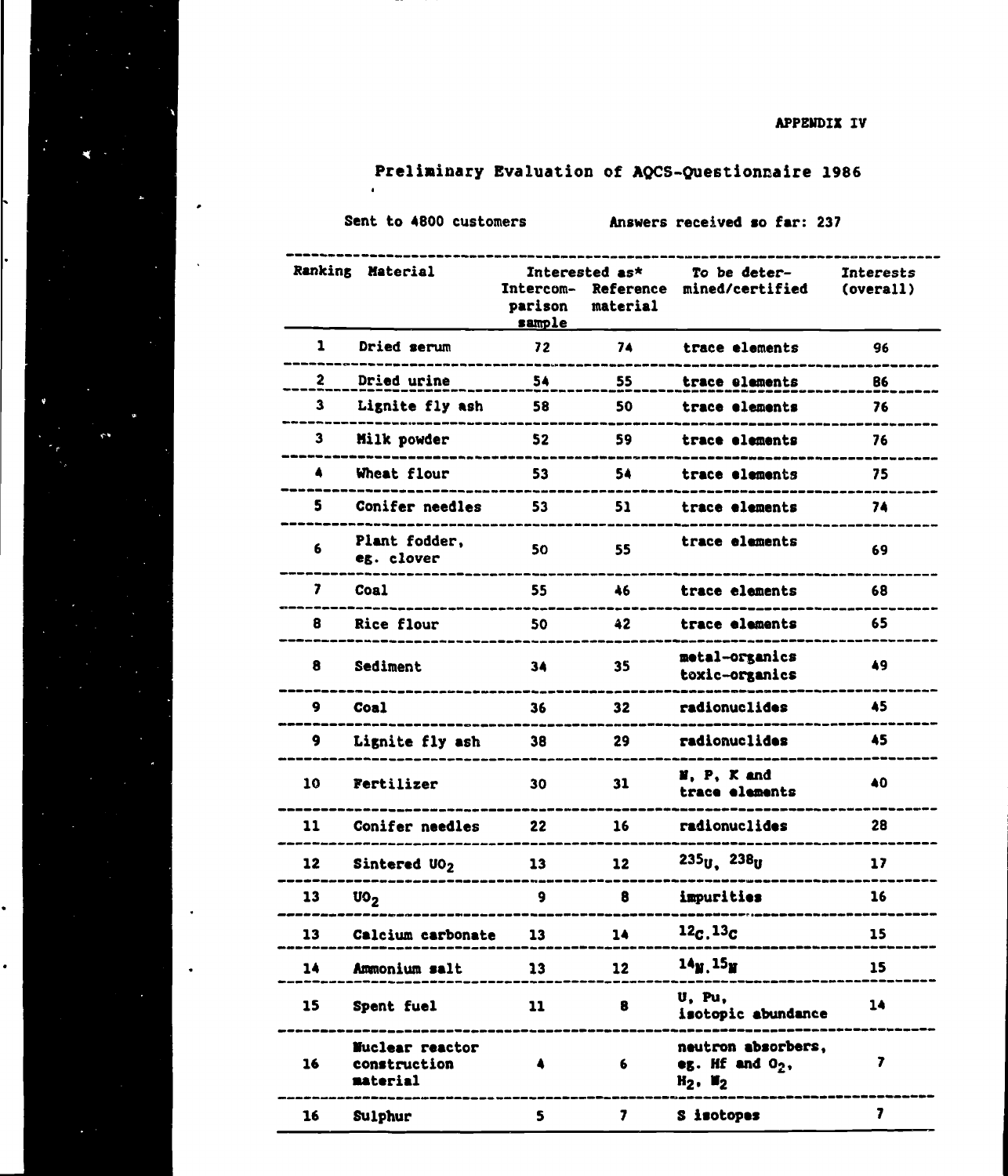**x8 &M**



 $\ddot{\bullet}$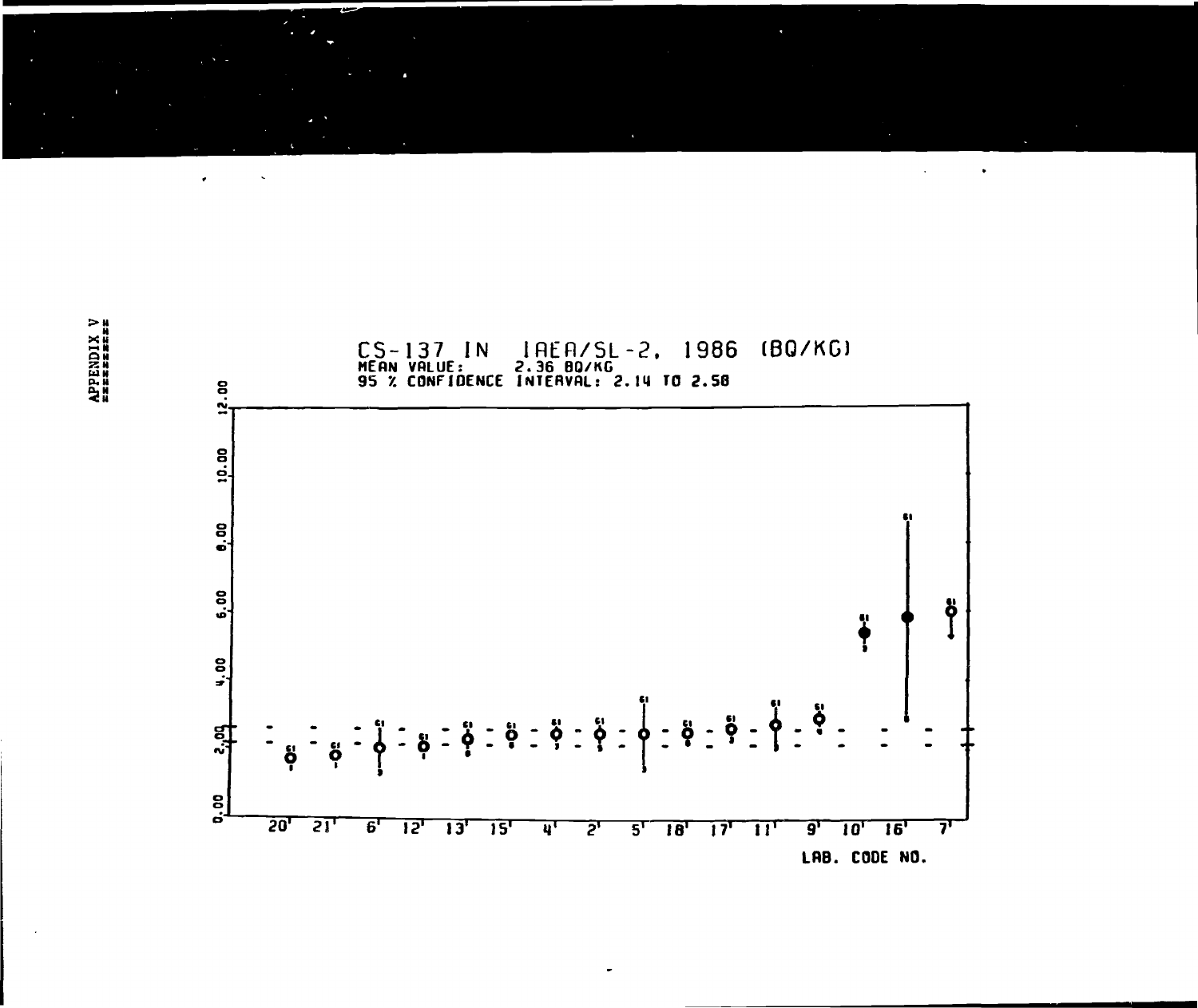Interdisciplinary communication is often hampered by the traditional use of separate sets of symbols and units for each subject; the adoption of a common system requires a mental effort, and therefore takes  $time$ .<sup>9</sup> Nevertheless, the International System of SI units<sup>2</sup> is now increasingly being used in all branches of science, including clinical chemistry,' and several international recommendations<sup>10</sup> help to avoid the problem of different concepts having the same symbol or vice versa. Throughout these two volumes, coherent SI units are used in the form of suitable multiples with only one prefix. Trace element data with no information on their chemical form are presented as mass rather than as amount of substance,

| mass concentration | $1 \text{ mg/m}^3$ | =   | $1 \mu g/L$ |
|--------------------|--------------------|-----|-------------|
| mass content       | 1 mg/kg            | $=$ | $\mu$ g/g,  |

and in most cases no conversion factor is needed in relation to the obsolete terms ppm and ppb.

In the text, terms are used that are consistent with internationally accented usage, whenever possible, and definitions can be found in the publications listed among References I to 6. In some cases, however, it is necessary to use terms that have not yet been internationally recognized, or which are defined in a different manner according to the organizations involved. Such terms are listed here with the definition chosen for the present context.

Accuracy—The closeness of agreement between the true value and the mean result which would be obtained by applying the experimental procedure a very large number of times. The smaller the systematic part of the experimental errors which affect the results, the more accurate is the procedure.<sup>3</sup>

Activation Spectrometry—Instrumental Neutron Activation Analysis based on  $\gamma$ -ray spectrometry."

Analysis of Precision—The detection of unexpected sources of variability by comparison of estimated and observed variation of analytical results."

Analytical Method—The set of written instructions completely defining the procedure to be adopted by the analyst in order to obtain the required analytical result.<sup>14</sup>

Analytical Quality Control—The techniques and activities employed to sustain the precision and accuracy of analytical results.<sup>4</sup>

A priori Precision—A set of instructions for the a priori estimation of the standard deviation of a single analytical result.\*

Carrier—An element added to the sample after activation in order to control losses of determinand during radiochemical separation.

Coefficient of Variation—Standard deviation expressed as a fraction of the mean; the same as relative standard deviation.<sup>4</sup>

**Comparator**—An irradiated material with exactly known composition from which the specific indicator activity of an element in an unknown irradiated sample can be determined.

Definitive Method—An analytical method in which all possible sources of error have **been** evaluated and brought in statistical control.<sup>13</sup>

**Determinand—**The element or chemical species to be determined.

Indicator—A radionuclide indicating the presence of a specified element in an irradiated sample.

**Neutron** Activation Analysis—Determination of elements by the measurement of characteristic indicators formed by irradiation with neutrons.

*Instrumental Neutron Activation Analysis*—where a characteristic indicator is determined without any separation from other activity present in the sample.